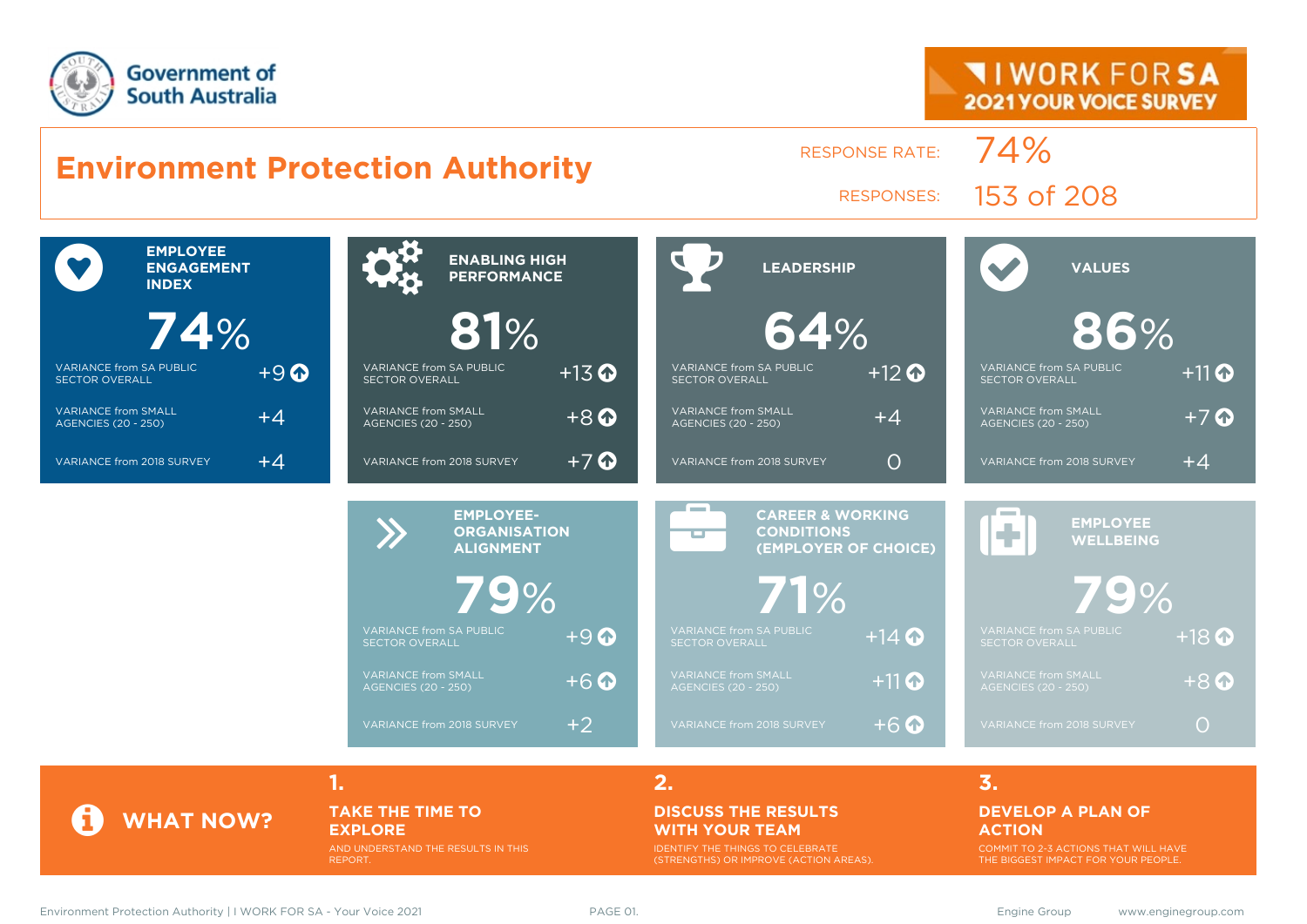# **TIPS & SUGGESTIONS**

### **UNDERSTANDING YOUR REPORT AND GETTING TO ACTION!**

THE SCORES ON THE FRONT PAGE GIVE YOU SOME SUMMARY INFORMATION. FIRST TAKE THE TIME TO FULLY UNDERSTAND THIS REPORT BEFORE SHARING WITH OTHERS.

# **01.**

**Take the time to digest the scores and identify the areas where you are performing well.**

These will tend to be high scores which are notably above any comparative scores. These should be celebrated. Share the good news with employees.

WHAT IS YOUR RESPONSE RATE? IF HIGH, THE RESULTS WILL BE REPRESENTATIVE OF THE VIEWS OF YOUR COLLEAGUES. IF LOW (<20%) TAKE CARE WHEN INTERPRETING THE RESULTS. ENCOURAGE ALL COLLEAGUES TO HELP WITH ACTION PLANNING AND HOPEFULLY THIS WILL ENCOURAGE THEM TO COMPLETE THE SURVEY NEXT TIME.

HOW DO YOUR SCORES COMPARE TO THE AVAILABLE COMPARISONS?

**ARE THERE ANY SCORES THAT ARE UNEXPECTED?**

### **Identify areas that need improvement. 02.**

These will be the lower scores, and/or those which are scoring notably below your comparators. Discuss these areas with your colleagues in focus groups or one-to-one discussions. Gather their thoughts and solutions before deciding actions to take.

Review the high neutral responses (lots of employees ticking 'neither agree nor disag **employees ticking 'neither agree nor disagree')**

> Ask your colleagues about their views to find out what is causing this uncertainty. More communication and involvement may help to shift them to a positive frame of mind.

**04.**

**Consider what actions could be taken which will have the greatest impact on employee engagement.**

It may be helpful to discuss with your manager or other colleagues (your peers, HR, subject matter experts) to share ideas before developing plans for action.

There are lots of websites of ideas and case studies to give you further inspiration and top tips.

Some actions may be 'quick wins' and short term. However, in most instances, you will need to think Some actions may be 'quick wins'<br>and short term. However, in most<br>instances, you will need to think<br>longer term.

**What do you want employees to be saying about their working lives in the future?**

**What should be put in place to achieve this?**

The 'All questions' pages show every question asked in positively (strongly agree + agree), neutrally (neither agree nor disagree) or negatively (disagree + strongly disagree). Look at how your positive score compares to your parent unit, and your last survey's results.

**Is there room for**  Is there room for<br>improvement?

Environment Protection Authority | I WORK FOR SA - Your Voice 2021 **PAGE 02.** PAGE 02. Engine Group www.enginegroup.com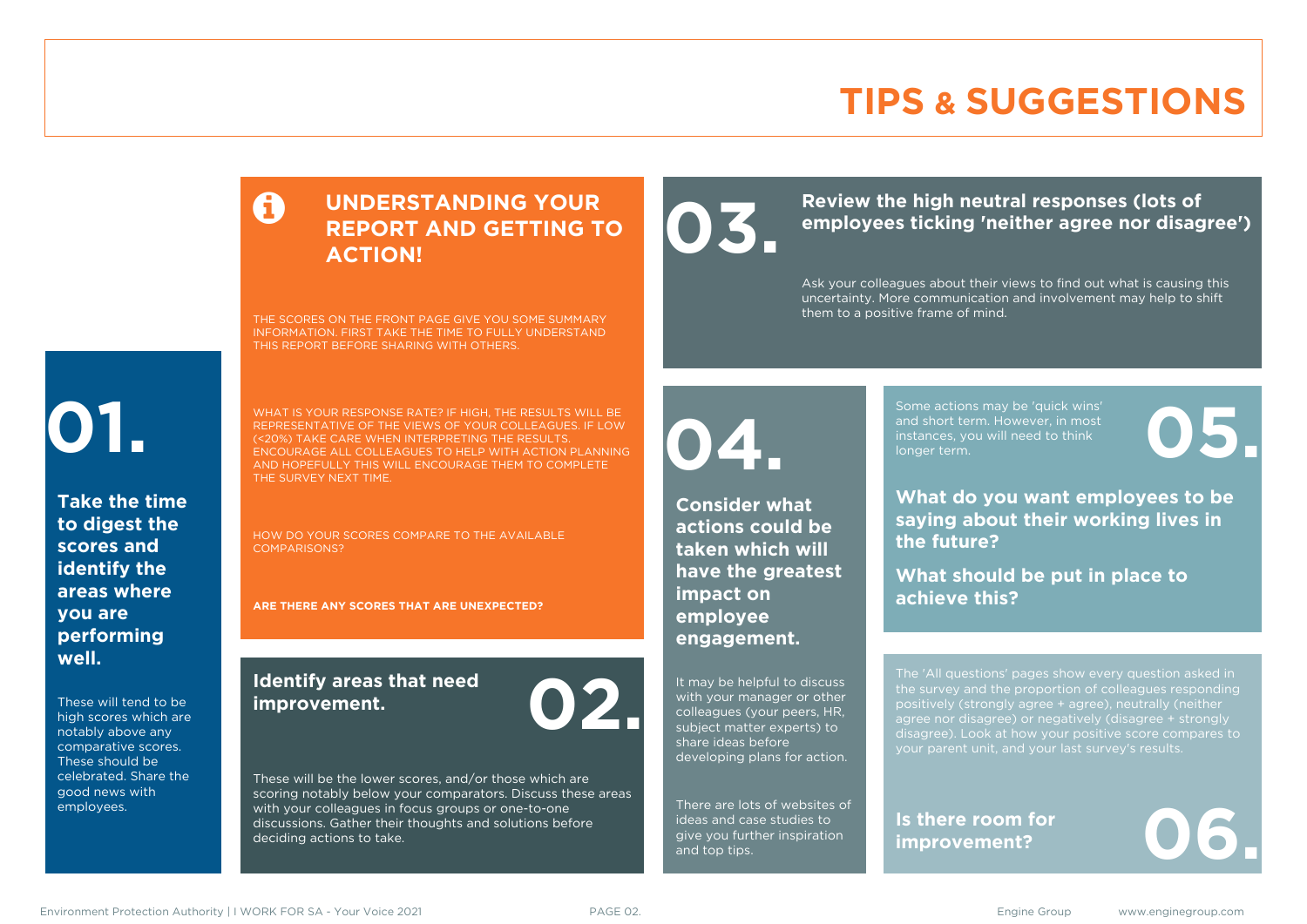# **WHAT'S NEXT**

### A

### **WHAT'S NEXT?**

SHARE RESULTS WITH YOUR PEOPLE.

SPEND TIME EXPLORING THE DRIVERS BEHIND THE SCORES WITH YOUR PEOPLE.

DISCUSS WITH THEM WHAT ACTIONS THEY FEEL SHOULD BE TAKEN WHICH WILL HAVE THE GREATEST IMPACT ON EMPLOYEE ENGAGEMENT.

AGREE ON A SMALL NUMBER OF IMPACTFUL ACTIONS.

AGREE HOW YOU WILL MEASURE THAT ACTIONS HAVE BEEN SUCCESSFUL.

**COMMUNICATE** PROGRESS AGAINST YOUR ACTIONS.



**'I believe action will be taken on the results from this survey by the sector.'**

VARIANCE FROM 2018 SURVEY

 $+12$ ര

VARIANCE FROM SA PUBLIC SECTOR **OVERALL**  $+13$ 

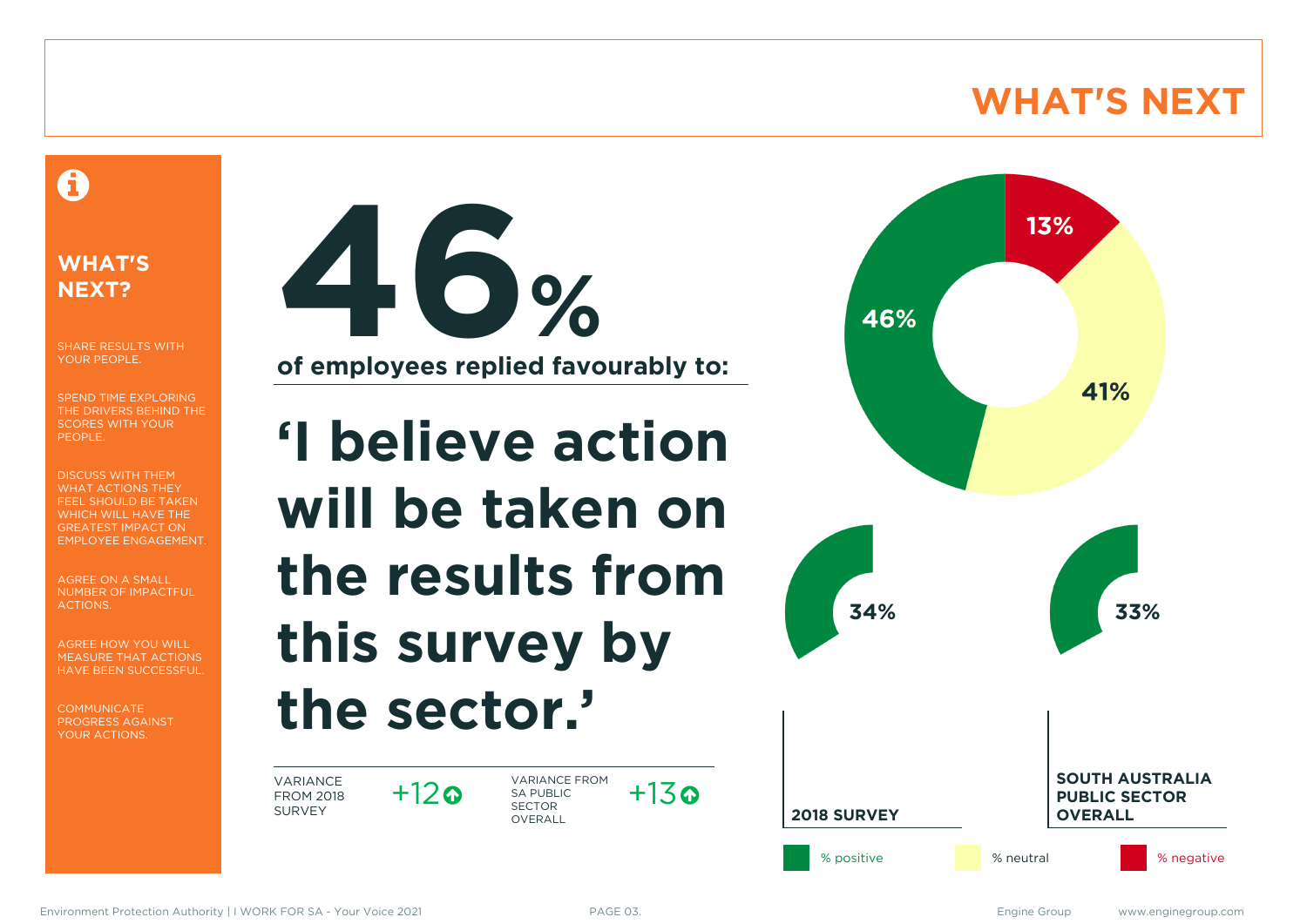# **HEADLINE SCORES**

**HIGHEST POSITIVE SCORING QUESTIONS % POSITIVE Q12e.** People in my workgroup are committed to workplace safety **96**% **Q12b.** The people in my workgroup behave in an accepting manner towards people from diverse backgrounds **95**% **Q11c.** I believe strongly in the purpose and objectives of my agency **94**% **Q11f.** I am provided with the tools and equipment to do my job safely **94**% **Q11k.** I am satisfied with my non-monetary employment conditions (e.g. leave, flexible work arrangements, other benefits)

**94**%

#### **HIGHEST NEUTRAL SCORING QUESTIONS % NEUTRAL**

**Q28.** I believe action will be taken on the results from this survey by the sector

**41**%

**Q14d.** Learning and development activities I have completed in the past 12 months have helped to improve my performance

**37**%

**Q27a.** My agency really inspires me to do the best work every day

**35**%

**Q16h.** I am confident in relating my agency's Reconciliation Action Plan to my work

**35**%

**35**%

### **Q16i.** I am satisfied with the cultural learning opportunities

within my agency

**HIGHEST NEGATIVE SCORING QUESTIONS**

**% NEGATIVE**

**Q14g.** I am satisfied with the opportunities available for career development in my agency

$$
\mathbf{L} = \mathbf{L} \mathbf{L} \mathbf{L} + \mathbf{L} \mathbf{L} \mathbf{L} \mathbf{L} + \mathbf{L} \mathbf{L} \mathbf{L} \mathbf{L} \mathbf{L} \mathbf{L} \mathbf{L} \mathbf{L} \mathbf{L} \mathbf{L} \mathbf{L} \mathbf{L} \mathbf{L} \mathbf{L} \mathbf{L} \mathbf{L} \mathbf{L} \mathbf{L} \mathbf{L} \mathbf{L} \mathbf{L} \mathbf{L} \mathbf{L} \mathbf{L} \mathbf{L} \mathbf{L} \mathbf{L} \mathbf{L} \mathbf{L} \mathbf{L} \mathbf{L} \mathbf{L} \mathbf{L} \mathbf{L} \mathbf{L} \mathbf{L} \mathbf{L} \mathbf{L} \mathbf{L} \mathbf{L} \mathbf{L} \mathbf{L} \mathbf{L} \mathbf{L} \mathbf{L} \mathbf{L} \mathbf{L} \mathbf{L} \mathbf{L} \mathbf{L} \mathbf{L} \mathbf{L} \mathbf{L} \mathbf{L} \mathbf{L} \mathbf{L} \mathbf{L} \mathbf{L} \mathbf{L} \mathbf{L} \mathbf{L} \mathbf{L} \mathbf{L} \mathbf{L} \mathbf{L} \mathbf{L} \mathbf{L} \mathbf{L} \mathbf{L} \mathbf{L} \mathbf{L} \mathbf{L} \mathbf{L} \mathbf{L} \mathbf{L} \mathbf{L} \mathbf{L} \mathbf{L} \mathbf{L} \mathbf{L} \mathbf{L} \mathbf{L} \mathbf{L} \mathbf{L} \mathbf{L} \mathbf{L} \mathbf{L} \mathbf{L} \mathbf{L} \mathbf{L} \mathbf{L} \mathbf{L} \mathbf{L} \mathbf{L} \mathbf{L} \mathbf{L} \mathbf{L} \mathbf{L} \mathbf{L} \mathbf{L} \mathbf{L} \mathbf{L} \mathbf{L} \mathbf{L} \mathbf{L} \mathbf{L} \mathbf{L} \mathbf{L} \mathbf{L} \mathbf{L} \mathbf{L} \mathbf{L} \mathbf{L} \mathbf{L} \mathbf{L} \mathbf{L} \mathbf{L} \mathbf{L} \
$$

**Q11e.** The work processes we have in place allow me to be as productive as possible

|--|--|--|

**Q11h.** I think it is safe to speak up and challenge the way things are done in this agency

**Q15b.** I feel that senior managers effectively lead and manage change



**Q15g.** I feel that senior managers keep employees informed about what's going on

|  | $\overline{\phantom{a}}$<br>$\bullet$ 70 |
|--|------------------------------------------|
|  |                                          |

\*Note: Agency specific questions have been excluded from the above rankings.

#### **A** FIND YOUR **HIGHEST SCORES THESE QUESTIONS ARE YOUR HIGHEST SCORING.** WHAT ARE EMPLOYEES MOST POSITIVE ABOUT? **(STRENGTHS)** WHAT ARE EMPLOYEES MOST NEUTRAL ABOUT? WHERE A LOT OF EMPLOYEES ARE RESPONDING 'NEITHER AGREE NOR DISAGREE' (% NEUTRAL), THIS MAY INDICATE MIXED VIEWS OR INCONSISTENT **EXPERIENCES (AREAS OF POTENTIAL)** WHAT ARE EMPLOYEES MOST NEGATIVE ABOUT? **(AREAS OF CONCERN)**

Environment Protection Authority | I WORK FOR SA - Your Voice 2021 **PAGE 04.** PAGE 04. Engine Group www.enginegroup.com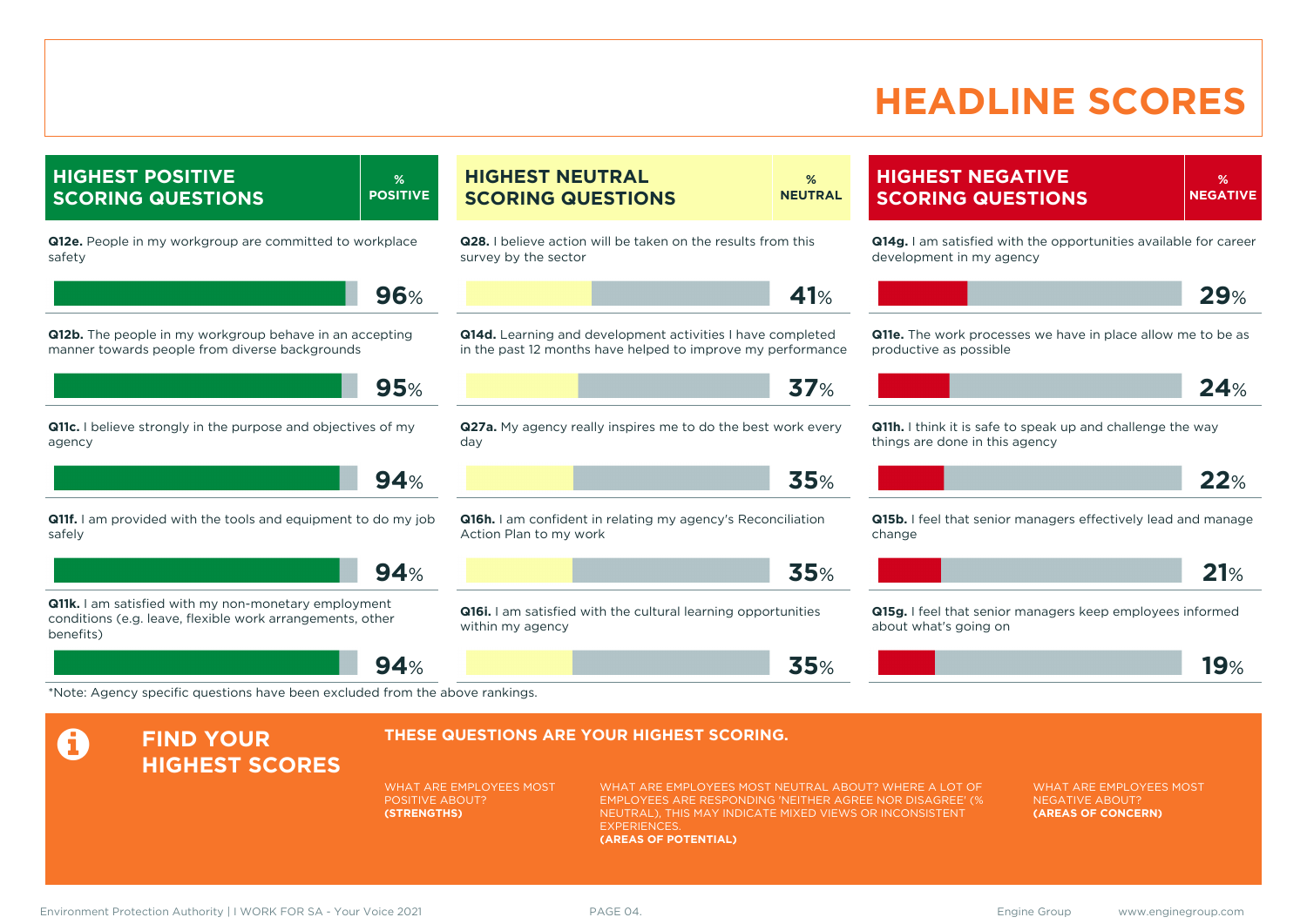# **EMPLOYEE ENGAGEMENT**

0

### **HOW ENGAGED IS YOUR TEAM?**

THESE RESULTS PROVIDE A MEASURE OF ENGAGEMENT FOR YOUR TEAM.

THE ENGAGEMENT SCORE TELLS US THE EXTENT TO WHICH YOUR PEOPLE ARE PROUD TO WORK HERE, WOULD RECOMMEND IT, INTEND TO STAY, AND STRIVE TO GO ABOVE AND BEYOND (SAY, STAY AND STRIVE).

THERE'S A LOT OF EVIDENCE TO SHOW A STRONG LINK BETWEEN ENGAGED COLLEAGUES AND IMPROVED BUSINESS PERFORMANCE.

|               | <b>YOUR</b><br><b>EMPLOYEE</b><br>74<br><b>ENGAGEMENT</b><br><b>SCORE</b>  |                 | <b>RESPONSE SCALE</b> |    | %<br><b>POSITIVE</b> | <b>VARIANCE</b><br><b>FROM</b><br>2018<br><b>SURVEY</b><br>$+4$ | <b>VARIANCE</b><br><b>FROM SA</b><br><b>PUBLIC</b><br><b>SECTOR</b><br><b>OVERALL</b><br>$+9$ <sup><math>\odot</math></sup> | <b>VARIANCE</b><br><b>FROM SMALL</b><br>AGENCIES (20 -<br>250)<br>$+4$ |
|---------------|----------------------------------------------------------------------------|-----------------|-----------------------|----|----------------------|-----------------------------------------------------------------|-----------------------------------------------------------------------------------------------------------------------------|------------------------------------------------------------------------|
| <b>SAY</b>    | Q27d. Iam proud to tell others I work for my agency                        | 37              | 48                    | 13 | 85%                  | $+3$                                                            | $+18$ <sup>O</sup>                                                                                                          | $+7$ $\odot$                                                           |
|               | <b>Q27e.</b> I would recommend my agency as a good place<br>to work        | 37              | 43                    | 19 | <b>79%</b>           | $+5o$                                                           | $+22$                                                                                                                       | $+15$ <sup>O</sup>                                                     |
| <b>STAY</b>   | Q27b. I feel a strong personal attachment to my agency                     | 25              | 51                    | 20 | 76%                  | $+11$                                                           | $+14$ <sup>O</sup>                                                                                                          | $+4$                                                                   |
| <b>STRIVE</b> | <b>Q27a.</b> My agency really inspires me to do the best work<br>every day | 17 <sup>2</sup> | 43                    | 35 | <b>59%</b>           | $-2$                                                            | $+3$                                                                                                                        | $-6o$                                                                  |
|               | <b>Q27c.</b> My agency motivates me to help it achieve its<br>objectives   | 21              | 39                    | 34 | <b>59%</b>           | $+6$ $\odot$                                                    | $+6$ $\odot$                                                                                                                | $-4$                                                                   |

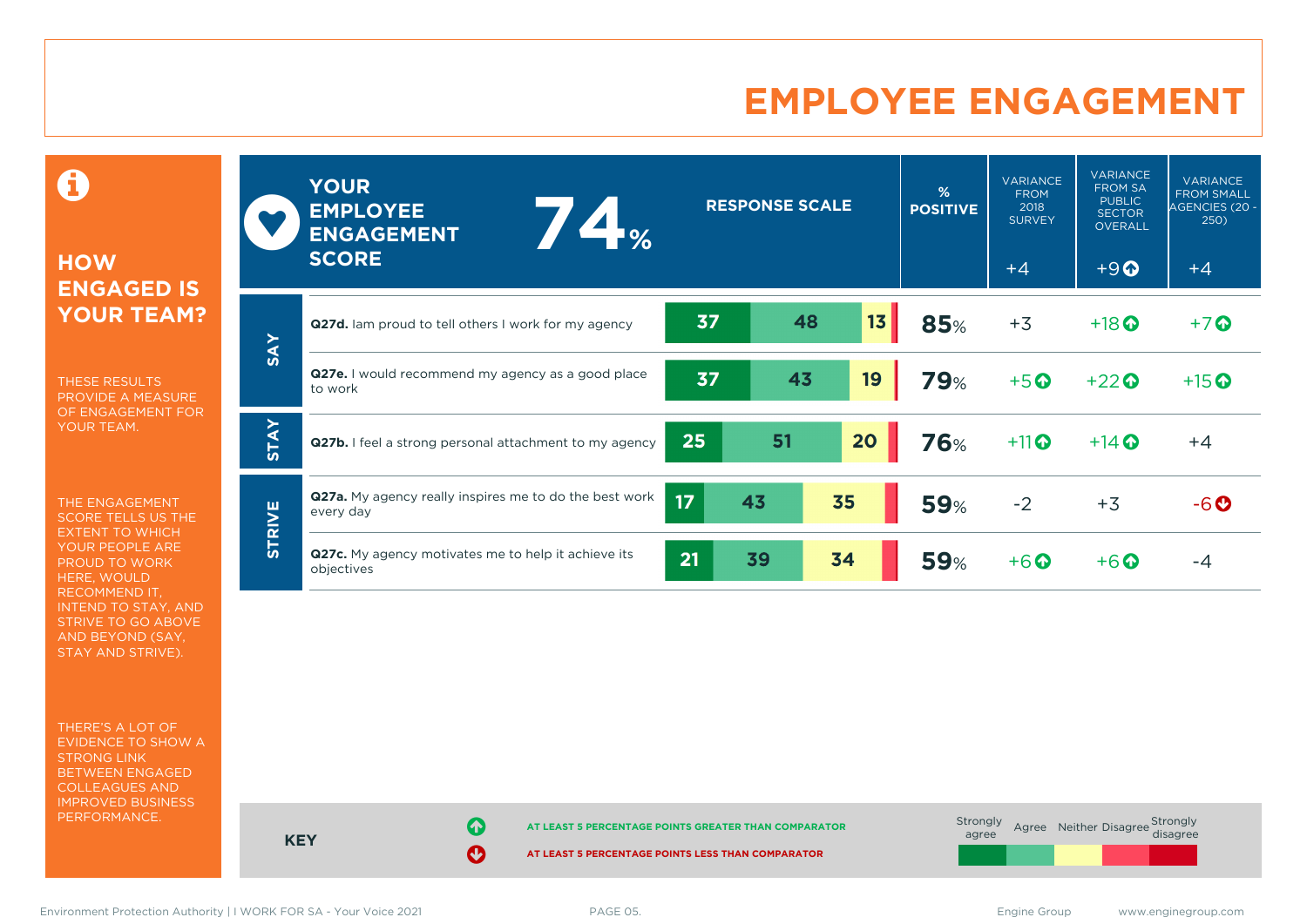# **KEY QUESTIONS TO FOCUS ON**

|                                                                                                                                                                                                                                            | AT LEAST 5 PERCENTAGE POINTS LESS<br>AT LEAST 5 PERCENTAGE POINTS<br><b>GREATER THAN COMPARATOR</b><br><b>THAN COMPARATOR</b>         | %<br><b>POSITIVE</b> | <b>VARIANCE</b><br><b>FROM</b><br>2018<br><b>SURVEY</b> | VARIANCE FROM<br><b>SA PUBLIC</b><br>SECTOR OVERALL | <b>VARIANCE FROM</b><br><b>SMALL AGENCIES</b><br>$(20 - 250)$ |
|--------------------------------------------------------------------------------------------------------------------------------------------------------------------------------------------------------------------------------------------|---------------------------------------------------------------------------------------------------------------------------------------|----------------------|---------------------------------------------------------|-----------------------------------------------------|---------------------------------------------------------------|
| <b>WHAT TO</b><br><b>FOCUS ON?</b>                                                                                                                                                                                                         | <b>Q11m.</b> I am happy to go the 'extra mile' at work<br>when required                                                               | 93%                  | $-2$                                                    | $+90$                                               | $+3$                                                          |
| THESE QUESTIONS HAVE<br>BEEN IDENTIFIED THROUGH<br>STATISTICAL ANALYSIS AS<br><b>HAVING THE STRONGEST</b><br><b>INFLUENCE ON YOUR</b><br><b>EMPLOYEE ENGAGEMENT</b><br>SCORE.                                                              | <b>Q16b.</b> My agency focuses on improving the work<br>we do                                                                         | <b>75%</b>           | $-2$                                                    | $+11$ <sup>o</sup>                                  | $+3$                                                          |
| <b>IF YOU FOCUS ON</b><br><b>IMPROVING THE LOWER</b><br><b>SCORING QUESTIONS AND</b><br><b>MAINTAINING THE HIGHER</b><br><b>SCORING QUESTIONS, IT</b><br><b>WILL HAVE THE BIGGEST</b><br><b>IMPACT ON YOUR</b><br><b>ENGAGEMENT SCORE.</b> | <b>Q15b.</b> I feel that senior managers effectively lead<br>and manage change                                                        | <b>50%</b>           | $-3$                                                    | $+6$                                                |                                                               |
| SEE APPENDIX A -<br>METHODOLOGY FOR MORE<br><b>INFORMATION ON HOW</b><br><b>THIS STATISTICAL</b><br><b>ANALYSIS WAS DONE.</b>                                                                                                              | Q15a. I believe senior managers provide clear<br>direction for the future of the agency                                               | 59%                  | $\overline{O}$                                          | $+12$ <sup><math>\odot</math></sup>                 | $+1$                                                          |
| <b>DEVELOP ACTIONS AND</b><br><b>ACTIVITIES TO ADDRESS</b><br>THESE QUESTIONS TO<br><b>IMPROVE THE EXPERIENCE</b><br><b>EMPLOYEES HAVE AT</b><br><b>WORK AND DRIVE HIGHER</b><br>PERFORMANCE.                                              | Q16c. When things go wrong, my agency uses<br>this as an opportunity to review, learn, and<br>improve the management of similar risks | 64%                  | $-3$                                                    | $+7$                                                | $+3$                                                          |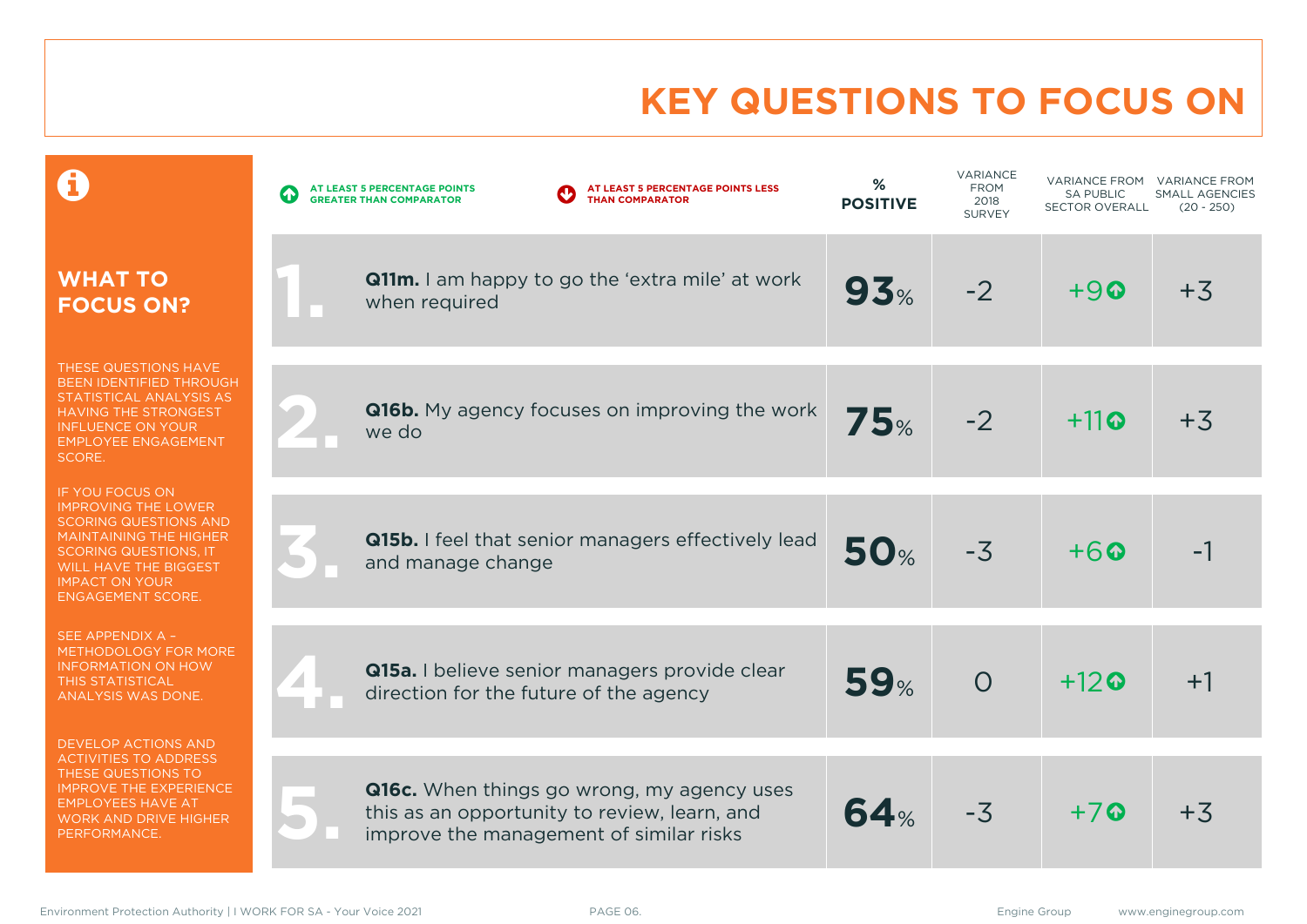# **ENABLING HIGH PERFORMANCE**

0

#### **EXPLORE THE QUESTIONS MAKING UP EACH INDEX**

THE HIGH PERFORMANCE INDEX MEASURES THE EXTENT TO WHICH MANAGERS ENABLE HIGH PERFORMANCE WITHIN TEAMS THROUGH IDEAS GENERATION, RECOGNITION, **PERFORMANCE** MANAGEMENT, FEEDBACK AND BEHAVIOURS.

THE WAY MANAGERS INTERACT WITH TEAM MEMBERS HAS A BIG IMPACT ON INDIVIDUAL AND TEAM PERFORMANCE.

WHAT IS WORKING WELL?

WHAT AREAS DO YOU NEED TO FOCUS ON?

| <b>ENABLING HIGH</b><br>81 <sub>%</sub><br>PERFORMANCE                                                                       |    | <b>RESPONSE SCALE</b> |                 | %<br><b>POSITIVE</b> | <b>VARIANCE</b><br><b>FROM</b><br>2018<br><b>SURVEY</b> | <b>VARIANCE</b><br><b>FROM SA</b><br><b>PUBLIC</b><br><b>SECTOR</b><br>OVERALL | <b>VARIANCE</b><br><b>FROM SMALL</b><br><b>AGENCIES (20)</b><br>$-250$ |
|------------------------------------------------------------------------------------------------------------------------------|----|-----------------------|-----------------|----------------------|---------------------------------------------------------|--------------------------------------------------------------------------------|------------------------------------------------------------------------|
|                                                                                                                              |    |                       |                 |                      | $+7$ $\Omega$                                           | $+13$ <sup>O</sup>                                                             | $+8$ <sup><math>\odot</math></sup>                                     |
| <b>Q13a.</b> My manager encourages us to come up with new or<br>better ways of doing things                                  | 29 | 51                    | 14              | <b>80%</b>           | $-1$                                                    | $+12$ <sup><math>\odot</math></sup>                                            | $+3$                                                                   |
| Q13b. My manager listens to what I have to say                                                                               | 39 | 51                    |                 | <b>90%</b>           | $+9$ $\odot$                                            | $+16$ $\odot$                                                                  | $+9$ $\odot$                                                           |
| Q13c. My manager treats me with respect                                                                                      | 45 | 46                    |                 | 92%                  | $+8$ $\odot$                                            | $+11$                                                                          | $+7$ $\odot$                                                           |
| Q13d. My manager gives me responsibility and holds me<br>to account for what I deliver                                       | 43 | 49                    |                 | 92%                  | $+5$ $\odot$                                            | $+11$                                                                          | $+5$ $\odot$                                                           |
| Q13e. I have confidence in the decisions my manager<br>makes                                                                 | 39 | 46                    | 11              | 85%                  | $+2$                                                    | $+17$ $\odot$                                                                  | $+9$                                                                   |
| Q13f. My manager recognises and acknowledges when I<br>have done my job well                                                 | 39 | 47                    | $\mathbf{9}$    | 87%                  | $+10$ $\odot$                                           | $+18$ <sup>O</sup>                                                             | $+9$ $\Omega$                                                          |
| <b>Q14b.</b> In the last 12 months I received useful feedback on<br>my work to enable me to deliver required results         | 24 | 60                    | 12 <sub>2</sub> | <b>84%</b>           | $+5$ $\odot$                                            | $+20$ $\odot$                                                                  | $+14$ $\odot$                                                          |
| Q14c. My performance is assessed against clear criteria                                                                      | 22 | 54                    | 20              | <b>75%</b>           | $+4$                                                    | $+18$ $\odot$                                                                  | $+15$ <sup><math>\odot</math></sup>                                    |
| Q14d. Learning and development activities I have<br>completed in the past 12 months have helped to improve<br>my performance | 15 | 42                    | 37              | 57 <sub>%</sub>      | $+18$ <sup>O</sup>                                      | $+2$                                                                           | $+9$ $\odot$                                                           |

**KEY**

**AT LEAST 5 PERCENTAGE POINTS GREATER THAN COMPARATOR** 

| Strongly<br>agree | Agree Neither Disagree Strongly |  |
|-------------------|---------------------------------|--|
|                   |                                 |  |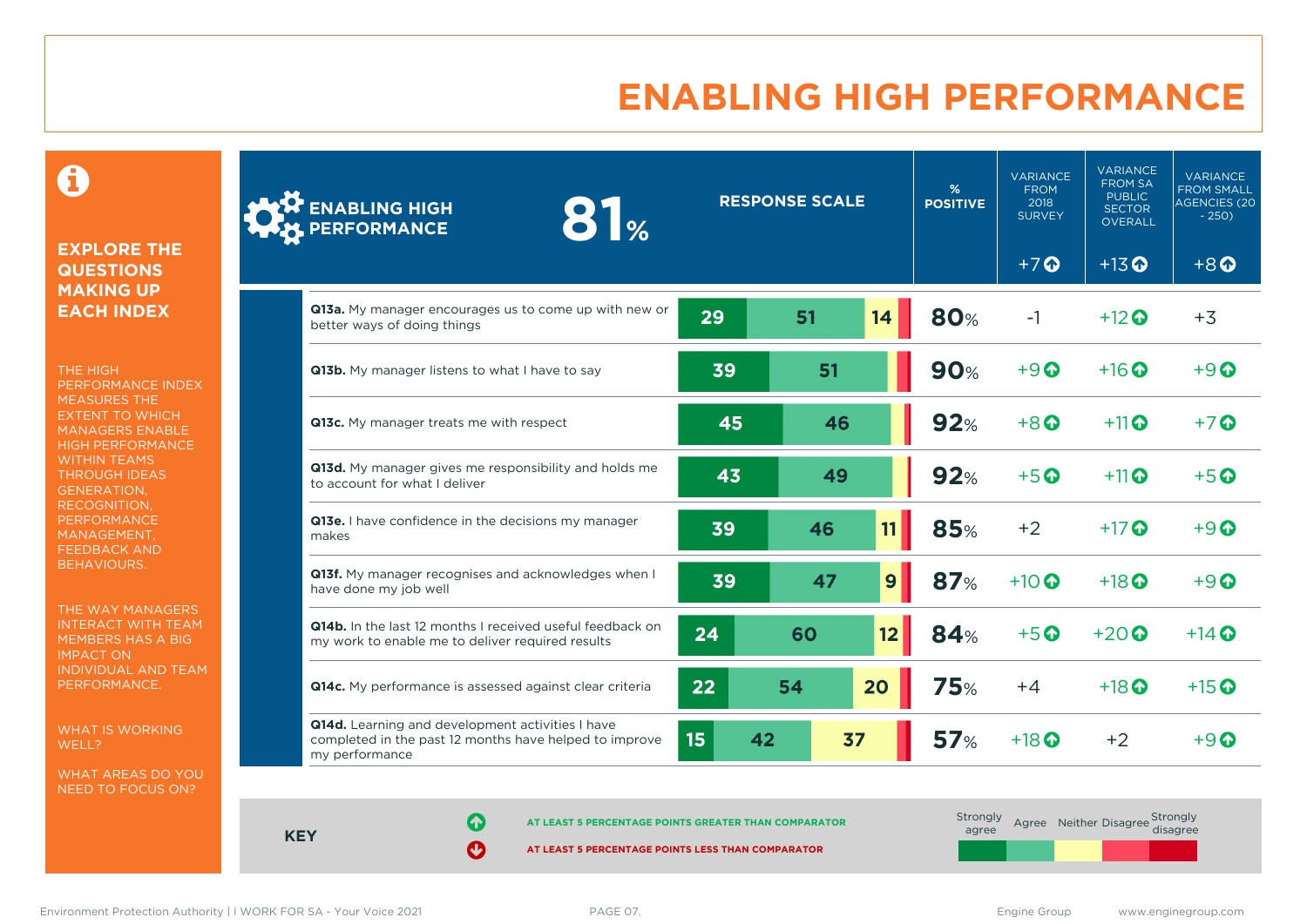# **ENABLING HIGH PERFORMANCE**

### 0

#### **EXPLORE THE QUESTIONS MAKING UP EACH INDEX**

THE HIGH PERFORMANCE INDEX MEASURES THE EXTENT TO WHICH MANAGERS ENABLE HIGH PERFORMANCE WITHIN TEAMS THROUGH IDEAS GENERATION, RECOGNITION, PERFORMANCE MANAGEMENT, FEEDBACK AND BEHAVIOURS.

THE WAY MANAGERS INTERACT WITH TEAM MEMBERS HAS A BIG IMPACT ON INDIVIDUAL AND TEAM PERFORMANCE.

WHAT IS WORKING WELL?

WHAT AREAS DO YOU NEED TO FOCUS ON?

| <b>ANTENABLING HIGH</b><br>$\frac{1}{2}$<br>8                                                                                                       |    | <b>RESPONSE SCALE</b> |    | %<br><b>POSITIVE</b> | <b>VARIANCE</b><br><b>FROM</b><br>2018<br><b>SURVEY</b> | <b>VARIANCE</b><br><b>FROM SA</b><br><b>PUBLIC</b><br><b>SECTOR</b><br>OVERALL | <b>VARIANCE</b><br><b>FROM SMALL</b><br><b>AGENCIES (20)</b><br>$-250$ |
|-----------------------------------------------------------------------------------------------------------------------------------------------------|----|-----------------------|----|----------------------|---------------------------------------------------------|--------------------------------------------------------------------------------|------------------------------------------------------------------------|
|                                                                                                                                                     |    |                       |    |                      | $+7$ $\Omega$                                           | $+13$ <sup>O</sup>                                                             | $+8$ <sup><math>\odot</math></sup>                                     |
| <b>Q14e.</b> My manager openly demonstrates commitment to<br>enhancing performance                                                                  | 30 | 49                    | 15 | <b>79%</b>           | $+7$ <sup>O</sup>                                       | $+15$ <sup>O</sup>                                                             | $+10$ <sup>O</sup>                                                     |
| <b>Q14f.</b> My overall experience of performance and<br>development conversations in my agency have been<br>useful for my growth                   | 19 | 35                    | 33 | 54%                  | $+11$                                                   | $+1$                                                                           | O                                                                      |
| <b>Q19b.</b> How often do you feel that your manager acts in<br>accordance with the South Australia Public Sector Values in their<br>everyday work? |    | 57                    | 37 | 94%                  | $+2$                                                    | $+15$ <sup>O</sup>                                                             | $+10$ <sup>O</sup>                                                     |



**KEY**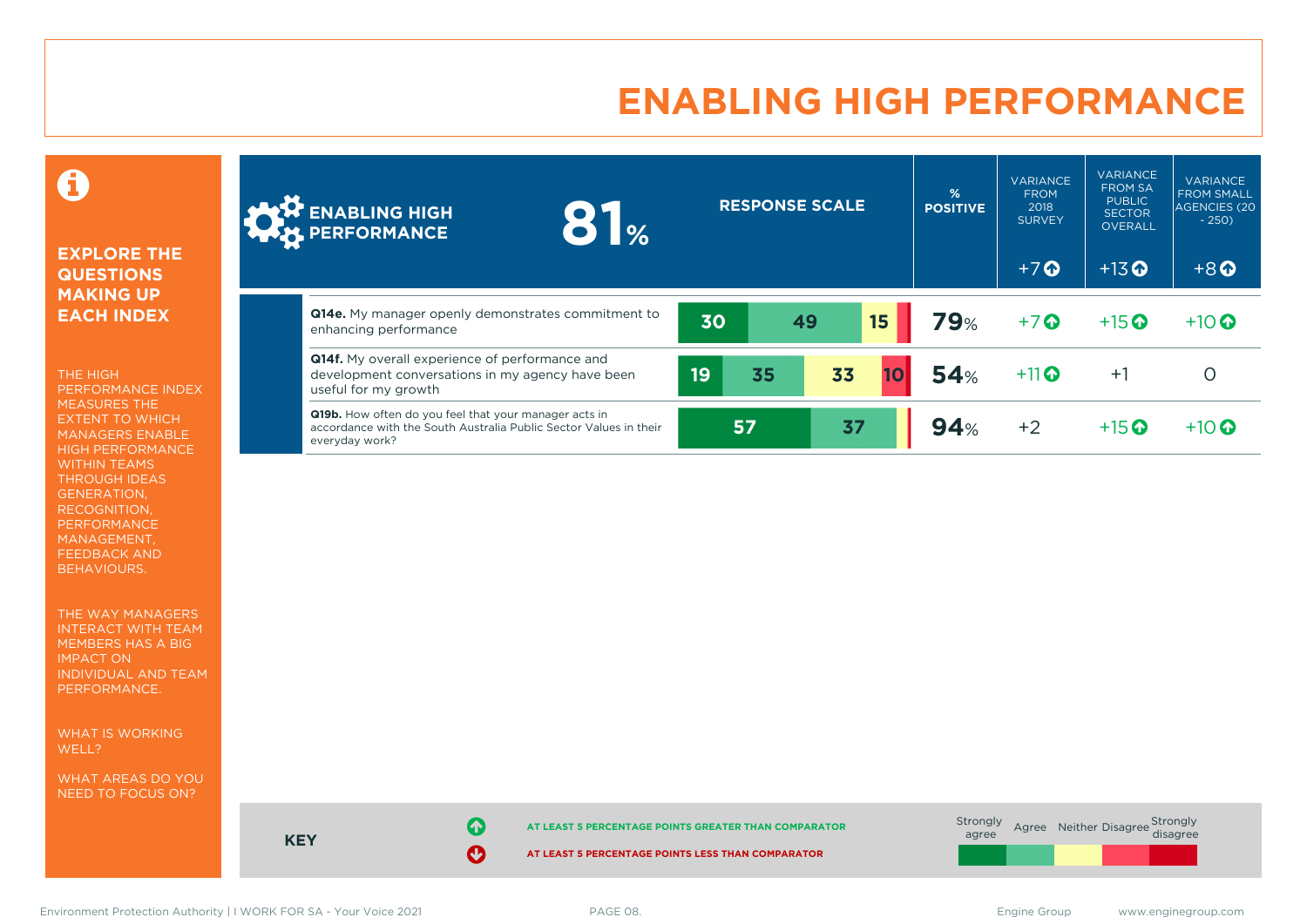### **LEADERSHIP**

0

#### **EXPLORE THE QUESTIONS MAKING UP EACH INDEX**

THE LEADERSHIP INDEX MEASURES PERCEPTIONS OF HOW EFFECTIVELY SENIOR LEADERS (IE. EXECUTIVES AND **EXECUTIVE** DIRECTORS) COMMUNICATE THEIR VISION FOR THE AGENCY, ENABLE ADVANCEMENT AND AND INSPIRE THEIR PEOPLE THROUGH THEIR ACTIONS AND BEHAVIOURS.

LOOK AT HOW YOUR POSITIVE SCORE COMPARES TO THE AVAILABLE COMPARISONS.

| 64%<br><b>LEADERSHIP</b>                                                                                                                                         |                  | <b>RESPONSE SCALE</b> |    |    | %<br><b>POSITIVE</b> | VARIANCE<br><b>FROM</b><br>2018<br><b>SURVEY</b> | <b>VARIANCE</b><br><b>FROM SA</b><br><b>PUBLIC</b><br><b>SECTOR</b><br><b>OVERALL</b> | <b>VARIANCE</b><br><b>FROM SMALL</b><br><b>AGENCIES (20)</b><br>$-250$ |
|------------------------------------------------------------------------------------------------------------------------------------------------------------------|------------------|-----------------------|----|----|----------------------|--------------------------------------------------|---------------------------------------------------------------------------------------|------------------------------------------------------------------------|
|                                                                                                                                                                  |                  |                       |    |    |                      | $\circ$                                          | $+12$ <sup>O</sup>                                                                    | $+4$                                                                   |
| Q15a. I believe senior managers provide clear direction<br>for the future of the agency                                                                          | 14               | 45                    | 25 | 15 | <b>59%</b>           | $\circ$                                          | $+12$ $\odot$                                                                         | $+1$                                                                   |
| Q15b. I feel that senior managers effectively lead and<br>manage change                                                                                          | 15               | 35                    | 29 | 17 | <b>50%</b>           | $-3$                                             | $+6\Omega$                                                                            | $-1$                                                                   |
| Q15c. I feel that senior managers model the behaviours<br>expected of employees                                                                                  | 15 <sub>15</sub> | 44                    | 25 | 15 | <b>59%</b>           | $-3$                                             | $+9$ $\odot$                                                                          | $+3$                                                                   |
| Q15e. Senior managers in my agency are genuinely<br>supportive of career advancement of women                                                                    | 21               | 48                    |    | 26 | <b>69%</b>           | $+3$                                             | $+12$ $\odot$                                                                         | $+3$                                                                   |
| Q15f. Senior managers promote collaboration between<br>my agency and other agencies or organisations we work<br>with                                             | 19               | 55                    |    | 22 | <b>74%</b>           | $\overline{O}$                                   | $+23$ <sup><math>\odot</math></sup>                                                   | $+9$ $\odot$                                                           |
| Q15g. I feel that senior managers keep employees<br>informed about what's going on                                                                               | 11               | 45                    | 25 | 15 | <b>56%</b>           | $+3$                                             | $+11$                                                                                 | $-1$                                                                   |
| <b>Q16b.</b> My agency focuses on improving the work we do                                                                                                       | 17               | 59                    |    | 20 | <b>75%</b>           | $-2$                                             | $+11$                                                                                 | $+3$                                                                   |
| Q16f. In my agency, recruitment and promotion decisions<br>are fair                                                                                              | 14               | 44                    | 33 |    | <b>58%</b>           | $+11$                                            | $+13$ $\odot$                                                                         | $+8$ <sup>O</sup>                                                      |
| Q19c. How often do you feel that the senior leaders in your<br>agency act in accordance with the South Australia Public Sector<br>Values in their everyday work? | 39               |                       | 41 | 19 | <b>79</b> %          | $-9$ $o$                                         | $+15$ $\odot$                                                                         | $+8$ $\Omega$                                                          |

**KEY**

**AT LEAST 5 PERCENTAGE POINTS GREATER THAN COMPARATOR**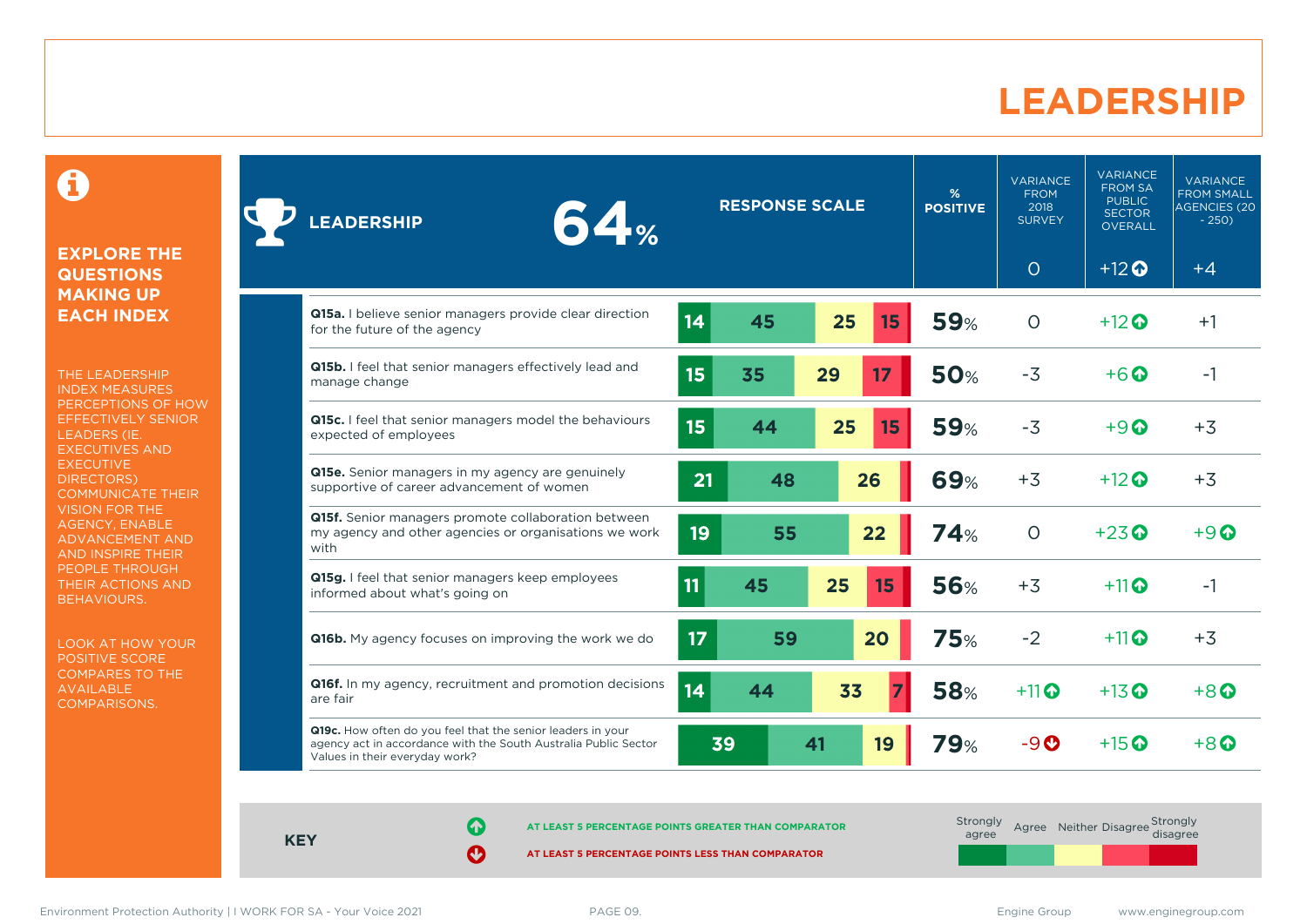### **VALUES**

0

#### **EXPLORE THE QUESTIONS MAKING UP EACH INDEX**

THE VALUES INDEX MEASURES THE EXTENT TO WHICH WE DEMONSTRATE THE SOUTH AUSTRALIAN PUBLIC SECTOR VALUES IN OUR DAY-TO-DAY WORK AND **WHEN** COLLABORATING WITH OTHERS.

THE SA PUBLIC SECTOR VALUES HAVE BEEN DEVELOPED TO MAKE IT EASIER FOR THE SECTOR TO WORK TOGETHER BY SETTING A CONSISTENT SET OF BEHAVIOURS AND PRACTICES FOR ALL EMPLOYEES.

| <b>86%</b><br><b>VALUES</b>                                                                                                                           |         | <b>RESPONSE SCALE</b> | %<br><b>POSITIVE</b>   | <b>VARIANCE</b><br><b>FROM</b><br>2018<br><b>SURVEY</b> | <b>VARIANCE</b><br><b>FROM SA</b><br><b>PUBLIC</b><br><b>SECTOR</b><br><b>OVERALL</b> | <b>VARIANCE</b><br><b>FROM SMALL</b><br><b>AGENCIES (20)</b><br>$-250$ |
|-------------------------------------------------------------------------------------------------------------------------------------------------------|---------|-----------------------|------------------------|---------------------------------------------------------|---------------------------------------------------------------------------------------|------------------------------------------------------------------------|
|                                                                                                                                                       |         |                       |                        | $+4$                                                    | $+11$ <sup>O</sup>                                                                    | $+7$ $\odot$                                                           |
| Q12a. People in my workgroup treat each other with<br>respect                                                                                         | 37      | 54                    | 91%                    | $+5$ <sup>O</sup>                                       | $+17$ $\odot$                                                                         | $+11$ <sup>O</sup>                                                     |
| Q12b. The people in my workgroup behave in an<br>accepting manner towards people from diverse<br>backgrounds                                          | 39      | 55                    | 95%                    | $+7$ $\odot$                                            | $+11$ <sup>O</sup>                                                                    | $+8$ <sup><math>\odot</math></sup>                                     |
| Q12c. People in my workgroup are honest, open and<br>transparent in their dealings with each other                                                    | 27      | 18<br>50              | <b>76%</b>             | $+4$                                                    | $+12$ $\odot$                                                                         | $+5$ $\odot$                                                           |
| Q12e. People in my workgroup are committed to<br>workplace safety                                                                                     | 43      | 53                    | 96%                    | $+4$                                                    | $+13$ <sup>O</sup>                                                                    | $+8$ <sup><math>\odot</math></sup>                                     |
| Q12f. People in my workgroup work effectively with other<br>workgroups in my agency to deliver services to our<br>customers                           | 25      | 61                    | 86%<br>10 <sub>l</sub> | $-2$                                                    | $+9$ <sup><math>\odot</math></sup>                                                    | $+7$ $\odot$                                                           |
| Q16a. In my workplace, people take responsibility for<br>their decisions and actions                                                                  | 8<br>56 | 25                    | 64%<br>9               | $+14$ $\odot$                                           | $+3$                                                                                  | $+4$                                                                   |
| Q19a. How often do you feel that your agency colleagues act in<br>accordance with the South Australia Public Sector Values in their<br>everyday work? | 43      | 49                    | $\bf{8}$<br>92%        | $-2$                                                    | $+14$ $\odot$                                                                         | $+9$ $\Omega$                                                          |



**KEY**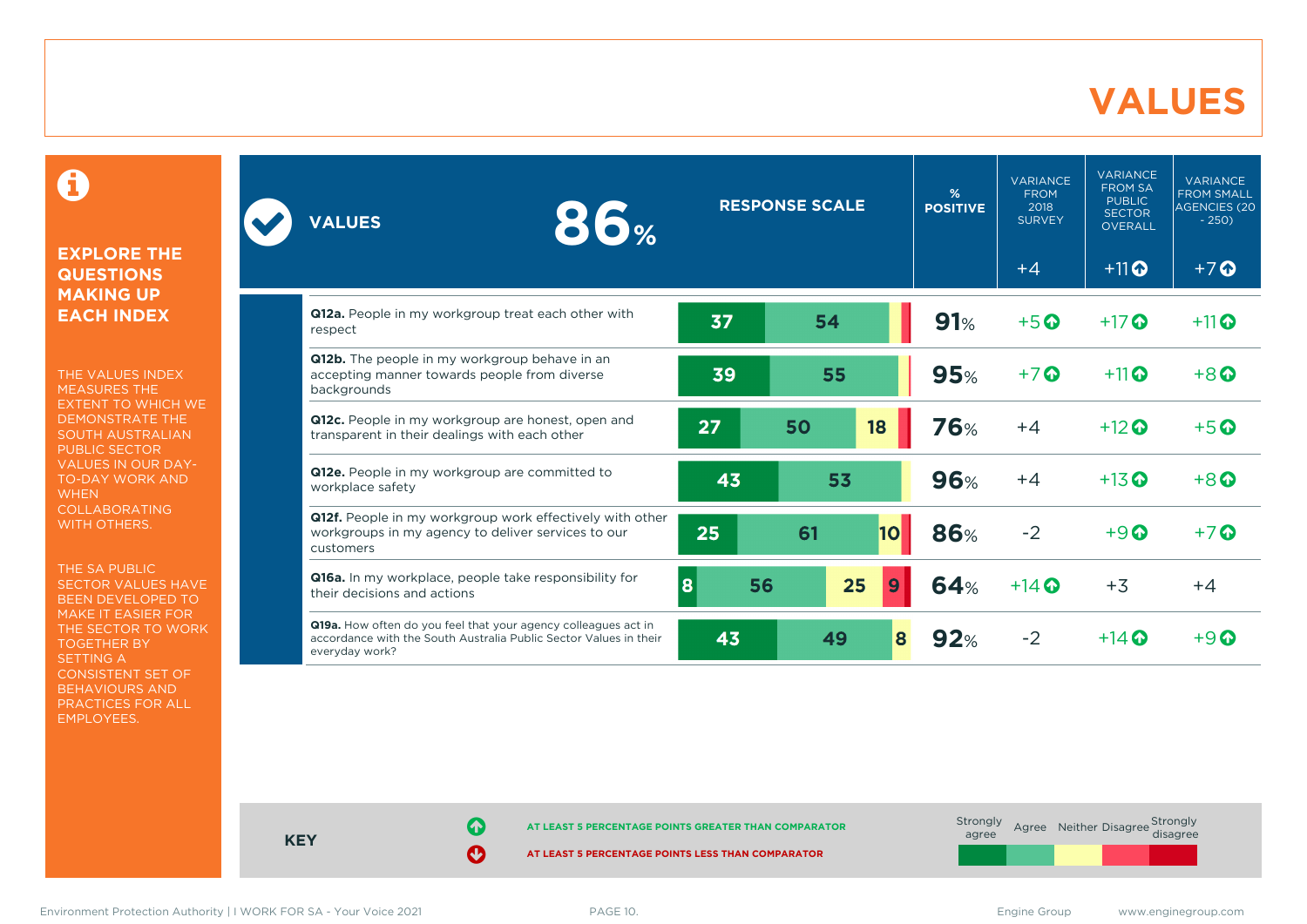# **EMPLOYEE-ORGANISATION ALIGNMENT**

0

**EXPLORE THE QUESTIONS MAKING UP EACH INDEX**

 $\sum_{i=1}^{n}$ 

THE EMPLOYEE-**ORGANISATION** ALIGNMENT INDEX MEASURES THE EXTENT TO WHICH EMPLOYEES FEEL ALIGNED TO THE PURPOSE AND OBJECTIVES OF THEIR AGENCY AND EMPOWERED AND ENABLED TO DELIVER.

WHERE DO WE NEED TO IMPROVE?

WHAT DO WE NEED TO DO DIFFERENTLY?

| <b>EMPLOYEE-</b><br><b>79%</b><br><b>ORGANISATION</b><br><b>ALIGNMENT</b>                                                       |          | <b>RESPONSE SCALE</b> | %<br><b>POSITIVE</b> | <b>VARIANCE</b><br><b>FROM</b><br>2018<br><b>SURVEY</b> | <b>VARIANCE</b><br><b>FROM SA</b><br><b>PUBLIC</b><br><b>SECTOR</b><br><b>OVERALL</b> | <b>VARIANCE</b><br><b>FROM SMALL</b><br>AGENCIES <sup>(20</sup><br>$-250$ |
|---------------------------------------------------------------------------------------------------------------------------------|----------|-----------------------|----------------------|---------------------------------------------------------|---------------------------------------------------------------------------------------|---------------------------------------------------------------------------|
|                                                                                                                                 |          |                       |                      | $+2$                                                    | $+9$ <sup><math>\odot</math></sup>                                                    | $+6$ <sup><math>\odot</math></sup>                                        |
| Q11a. My job makes good use of my skills and abilities                                                                          | 26       | 58<br>9 <sub>7</sub>  | 84%                  | $+2$                                                    | $+5$ <sup><math>\odot</math></sup>                                                    | $+4$                                                                      |
| Q11b. I understand what is expected of me to do well in<br>my role                                                              | 41       | 50                    | 91%                  | $-3$                                                    | $+3$                                                                                  | $+4$                                                                      |
| <b>Q11c.</b> I believe strongly in the purpose and objectives of<br>my agency                                                   | 46       | 48                    | 94%                  | $+6$ <sup><math>\odot</math></sup>                      | $+14$ $\Omega$                                                                        | $+6\Omega$                                                                |
| Q11d. I have the authority to do my job effectively (e.g.<br>the necessary delegation(s), autonomy, level of<br>responsibility) | 32       | 50<br>8<br>8          | 82%                  | $+4$                                                    | $+8$ $\Omega$                                                                         | $+7$ $\odot$                                                              |
| Q11e. The work processes we have in place allow me to<br>be as productive as possible                                           | 18<br>39 | 20<br>20              | <b>56%</b>           | $+3$                                                    | $+5$ $\odot$                                                                          | $+4$                                                                      |
| Q11g. I understand how my work contributes to my<br>agency's objectives                                                         | 43       | 50                    | 93%                  | $-4$                                                    | $+7$ $\odot$                                                                          | $+2$                                                                      |
| Q11h. I think it is safe to speak up and challenge the way<br>things are done in this agency                                    | 19<br>41 | 19<br>16              | <b>59%</b>           | $+1$                                                    | $+12$ <sup>O</sup>                                                                    | $+6$ $\odot$                                                              |
| <b>Q11i.</b> I feel secure in my job                                                                                            | 28       | 48<br>16              | <b>76%</b>           | $+6$ <sup><math>\odot</math></sup>                      | $+16$ $\odot$                                                                         | $+17$ $\odot$                                                             |

**KEY**

**AT LEAST 5 PERCENTAGE POINTS GREATER THAN COMPARATOR** 

| Strongly<br>agree |  | Agree Neither Disagree Strongly<br>disagree |  |
|-------------------|--|---------------------------------------------|--|
|                   |  |                                             |  |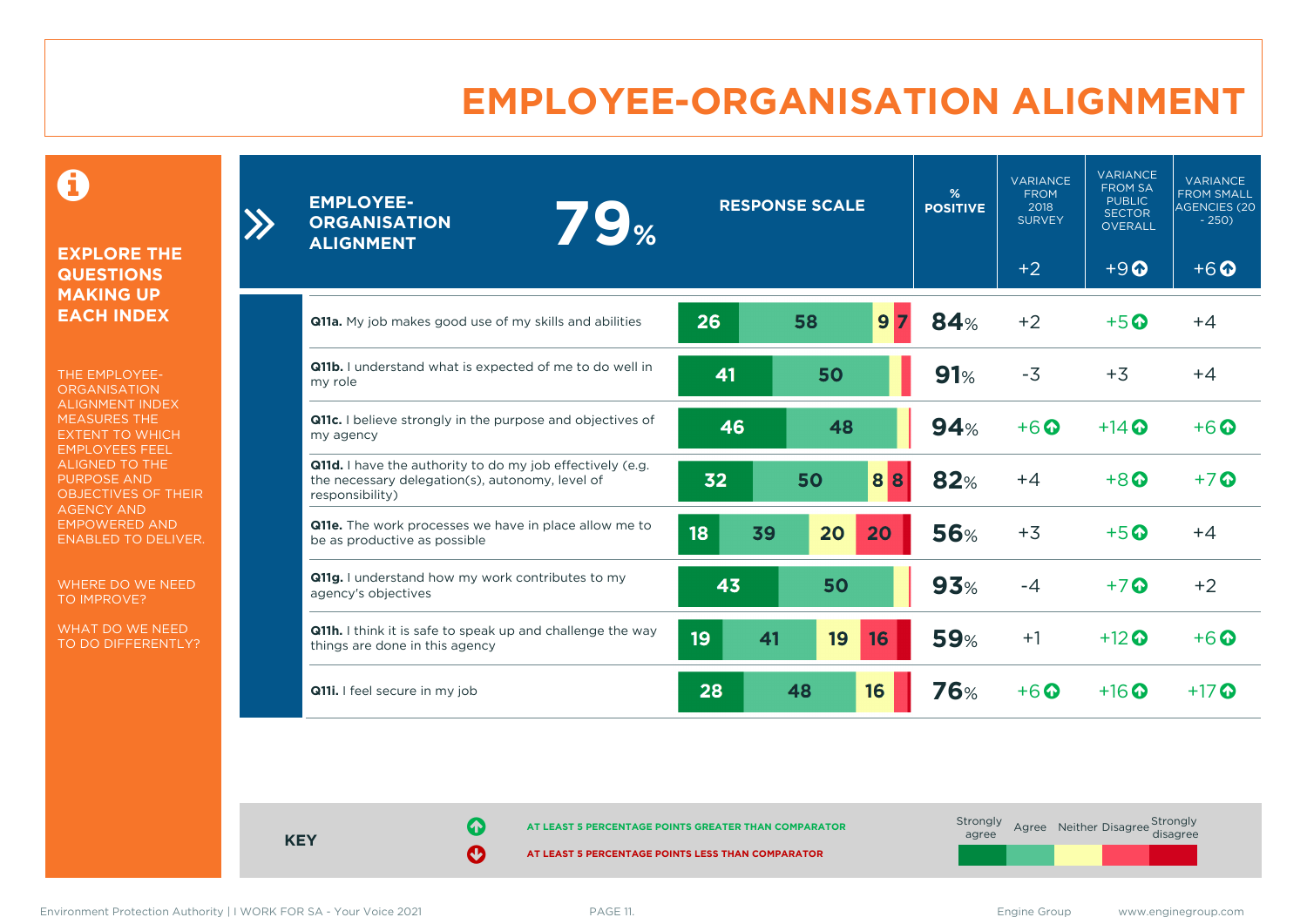# **CAREER AND WORKING CONDITIONS (EMPLOYER OF CHOICE)**

 $\mathbf \Omega$ 

#### **EXPLORE THE QUESTIONS MAKING UP EACH INDEX**

THE CAREER AND **WORKING** CONDITIONS INDEX INDICATES HOW SATISFIED PEOPLE ARE WITH THE CAREER AND **WORKING** CONDITIONS OF THE SOUTH AUSTRALIAN PUBLIC SECTOR.

LOOK AT HOW YOUR POSITIVE SCORE COMPARES TO THE AVAILABLE COMPARISONS.

| <b>CO</b> | <b>CAREER AND WORKING</b><br><b>1%</b><br><b>CONDITIONS (EMPLOYER</b><br><b>OF CHOICE)</b>                                                                                     |    | <b>RESPONSE SCALE</b> |         | %<br><b>POSITIVE</b> | <b>VARIANCE</b><br><b>FROM</b><br>2018<br><b>SURVEY</b><br>$+6$ <sup><math>\odot</math></sup> | <b>VARIANCE</b><br><b>FROM SA</b><br><b>PUBLIC</b><br><b>SECTOR</b><br><b>OVERALL</b><br>$+14$ $\odot$ | <b>VARIANCE</b><br><b>FROM SMALL</b><br><b>AGENCIES (20</b><br>$-250$<br>$+11$ <sup>O</sup> |
|-----------|--------------------------------------------------------------------------------------------------------------------------------------------------------------------------------|----|-----------------------|---------|----------------------|-----------------------------------------------------------------------------------------------|--------------------------------------------------------------------------------------------------------|---------------------------------------------------------------------------------------------|
|           | <b>Q11j.</b> I am fairly remunerated (e.g. salary, superannuation)<br>for the work that I do                                                                                   | 16 | 47                    | 24      | 63%                  | $\circ$                                                                                       | $+3$                                                                                                   | $+7$ $\odot$                                                                                |
|           | <b>Q11k.</b> I am satisfied with my non-monetary employment<br>conditions (e.g. leave, flexible work arrangements, other<br>benefits)                                          | 36 |                       | 58      | 94%                  | $\circ$                                                                                       | $+26$                                                                                                  | $+19$ $\odot$                                                                               |
|           | <b>Q11.</b> I am satisfied with the recognition I receive for doing<br>a good job                                                                                              | 16 | 51                    | 20      | <b>68%</b>           | $+9$ $\odot$                                                                                  | $+17$ $\odot$                                                                                          | $+7$ $\odot$                                                                                |
|           | Q11n. I am satisfied with my ability to access and use flexible<br>working arrangements (flexible hours of work, patterns of work,<br>locations of work or other arrangements) | 39 |                       | 54      | 93%                  | $+1$                                                                                          | $+31$ <sup><math>\odot</math></sup>                                                                    | $+17$ $\odot$                                                                               |
|           | <b>Q14g.</b> I am satisfied with the opportunities available for<br>career development in my agency                                                                            | 32 | 32                    | 21<br>8 | <b>39%</b>           | $+15$ <sup>O</sup>                                                                            | $-6$ $\odot$                                                                                           | $-3$                                                                                        |
|           | <b>Q16g.</b> My agency provides opportunities for job mobility<br>(e.g. secondment and/or temporary transfers)                                                                 | 10 | 58                    | 25      | <b>68%</b>           | $+11$                                                                                         | $+15$ $\odot$                                                                                          | $+17$ $\odot$                                                                               |

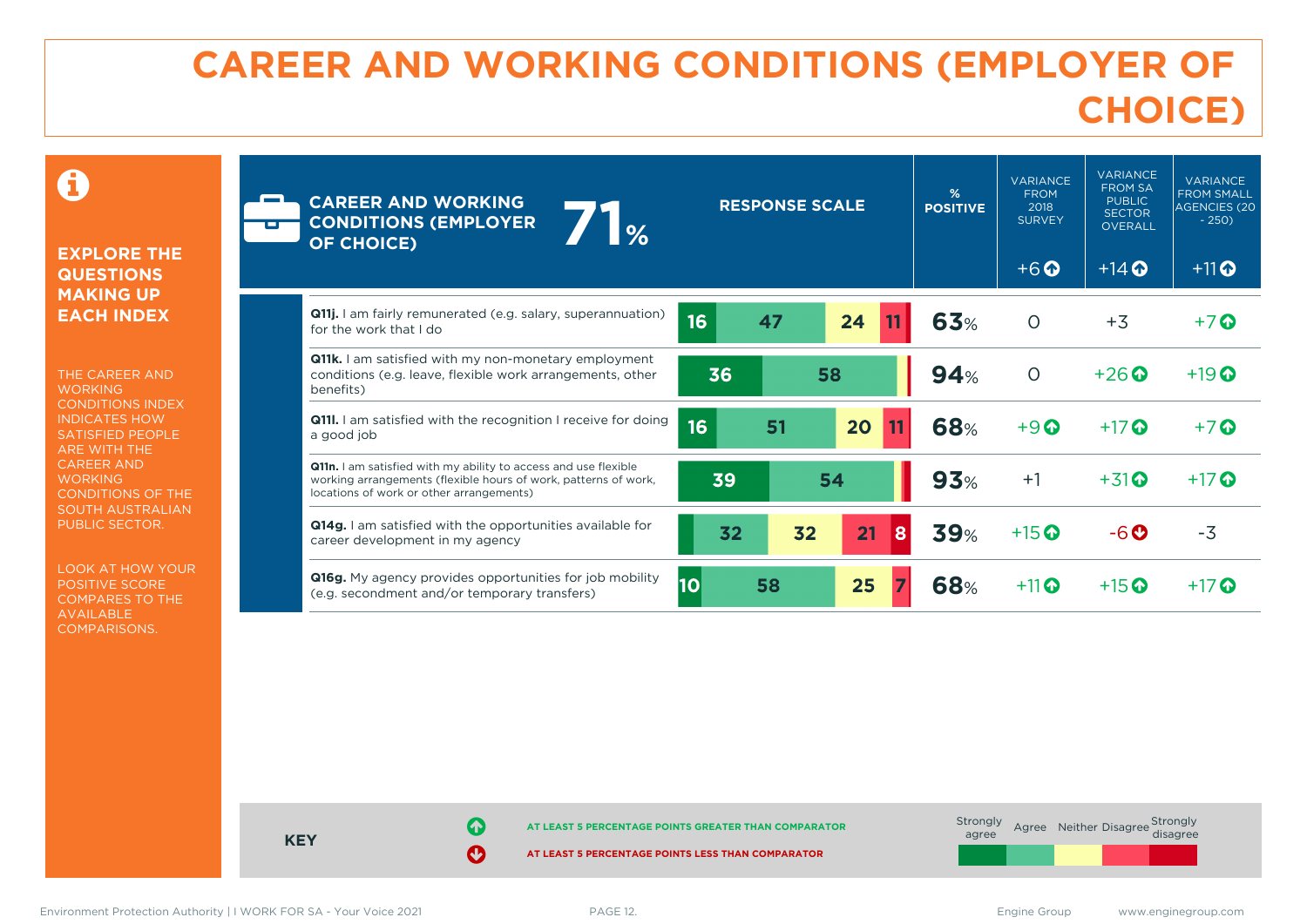# **EMPLOYEE WELLBEING**

0

#### **EXPLORE THE QUESTIONS MAKING UP EACH INDEX**

THE WELLBEING SCORE MEASURES THE EXTENT TO WHICH EMPLOYEES FEEL SUPPORTED IN MAINTAINING THEIR HEALTH AND WELLBEING.

LOOK AT HOW YOUR POSITIVE SCORE COMPARES TO THE AVAILABLE COMPARISONS.

| 79%<br><b>EMPLOYEE WELLBEING</b>                                                                              |    | <b>RESPONSE SCALE</b> |          | $\frac{9}{6}$<br><b>POSITIVE</b> | <b>VARIANCE</b><br><b>FROM</b><br>2018<br><b>SURVEY</b> | <b>VARIANCE</b><br><b>FROM SA</b><br><b>PUBLIC</b><br><b>SECTOR</b><br><b>OVERALL</b> | <b>VARIANCE</b><br><b>FROM SMALL</b><br><b>AGENCIES (20</b><br>$-250$ |
|---------------------------------------------------------------------------------------------------------------|----|-----------------------|----------|----------------------------------|---------------------------------------------------------|---------------------------------------------------------------------------------------|-----------------------------------------------------------------------|
|                                                                                                               |    |                       |          |                                  | $\circ$                                                 | $+18$ <sup>O</sup>                                                                    | $+8$ <sup><math>\odot</math></sup>                                    |
| <b>Q11f.</b> I am provided with the tools and equipment to do<br>my job safely                                | 42 |                       | 52       | 94%                              | $+2$                                                    | $+20$ $\odot$                                                                         | $+8$ <sup><math>\odot</math></sup>                                    |
| Q12d. My workgroup has the tools and resources to<br>perform well                                             | 14 | 48                    | 24<br>10 | 62%                              | $-2$                                                    | $+2$                                                                                  | $-4$                                                                  |
| <b>Q17a.</b> I am satisfied with the policies/practices in place to<br>help me manage my health and wellbeing | 23 | 61                    | 9        | 83%                              | $-2$                                                    | $+23$ <sup>O</sup>                                                                    | $+13$ <sup>O</sup>                                                    |
| Q17b. I think my agency cares about my health and<br>wellbeing                                                | 28 | 50                    | 15       | 77%                              | $-1$                                                    | $+24$ $\odot$                                                                         | $+9$ <sup><math>\odot</math></sup>                                    |
| Q17d. I am able to strike the right balance between my<br>work and home life                                  | 18 | 58                    | 18       | <b>76%</b>                       | $+3$                                                    | $+22$ $\odot$                                                                         | $+14$ $\odot$                                                         |

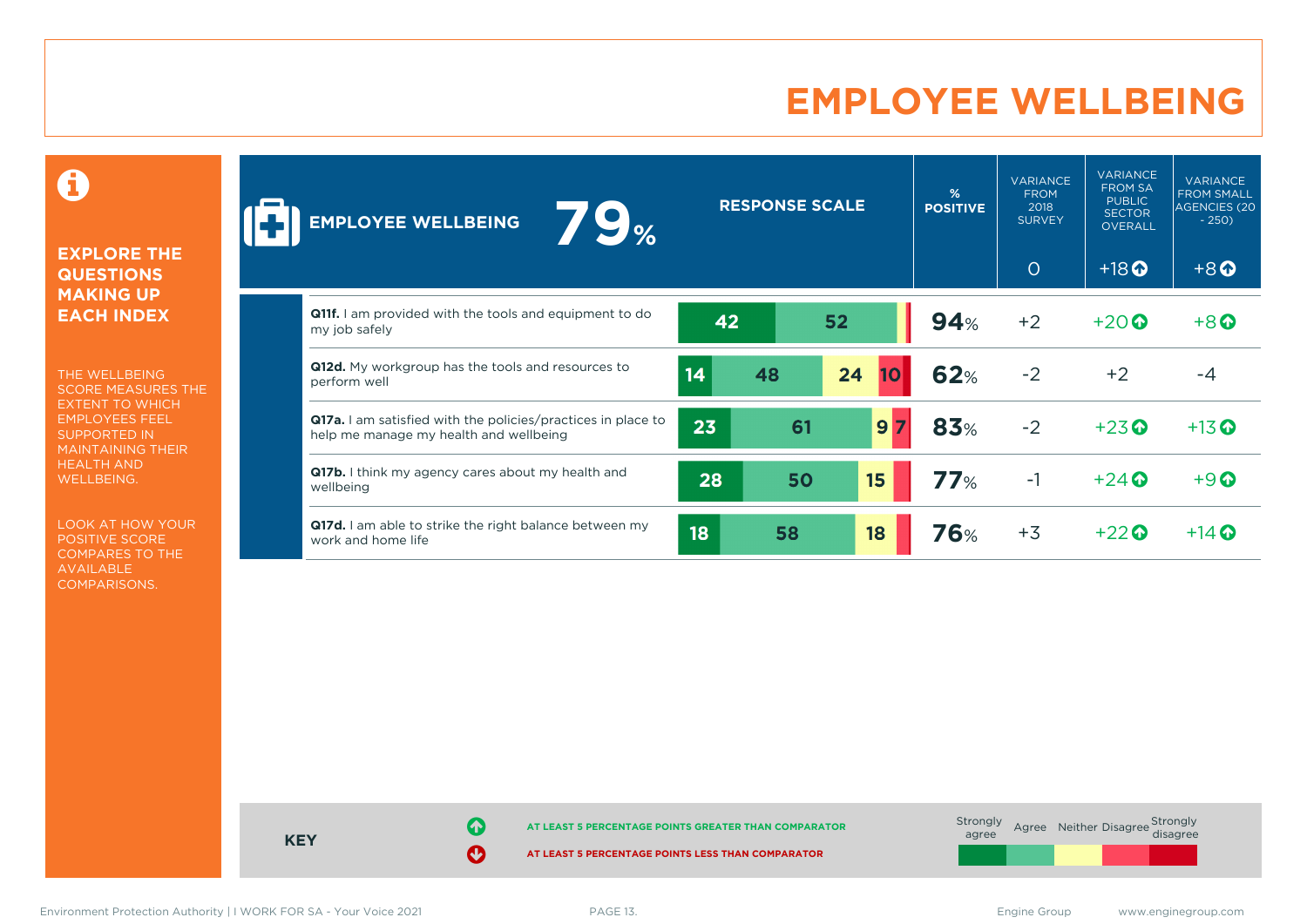# **OPEN COMMENTS**

### 0

**WHAT ARE YOUR PEOPLE SAYING ABOUT THEIR WORKING EXPERIENCES?**

THE COMMENTS WERE GROUPED INTO THEMES.

THE BAR CHART SHOWS THE TOP 5 THEMES, TO GIVE YOU AN IDEA OF WHERE TO FOCUS.

REVIEW THESE COMMENT THEMES IN THE CONTEXT OF YOUR RESULTS - HOW DO THEY REINFORCE OR PROVIDE ADDITIONAL CONTEXT TO YOUR **RESULTS?** 

# **'What is the one thing the South Australian Public Sector is doing really well?'**

**COUNTS**

#### **YOUR TOP 5 THEMES:**

| <b>01. Organisational Objectives &amp; Purpose</b> |                     | <b>COUNTS</b> |    |  |
|----------------------------------------------------|---------------------|---------------|----|--|
| 02. Wellbeing                                      |                     | <b>COUNTS</b> | 32 |  |
| <b>03. Information &amp; Technology</b>            |                     | <b>COUNTS</b> |    |  |
| 04. Communication                                  | 10<br><b>COUNTS</b> |               |    |  |
| <b>05. Equality and Fair</b><br><b>Treatment</b>   | 10<br><b>COUNTS</b> |               |    |  |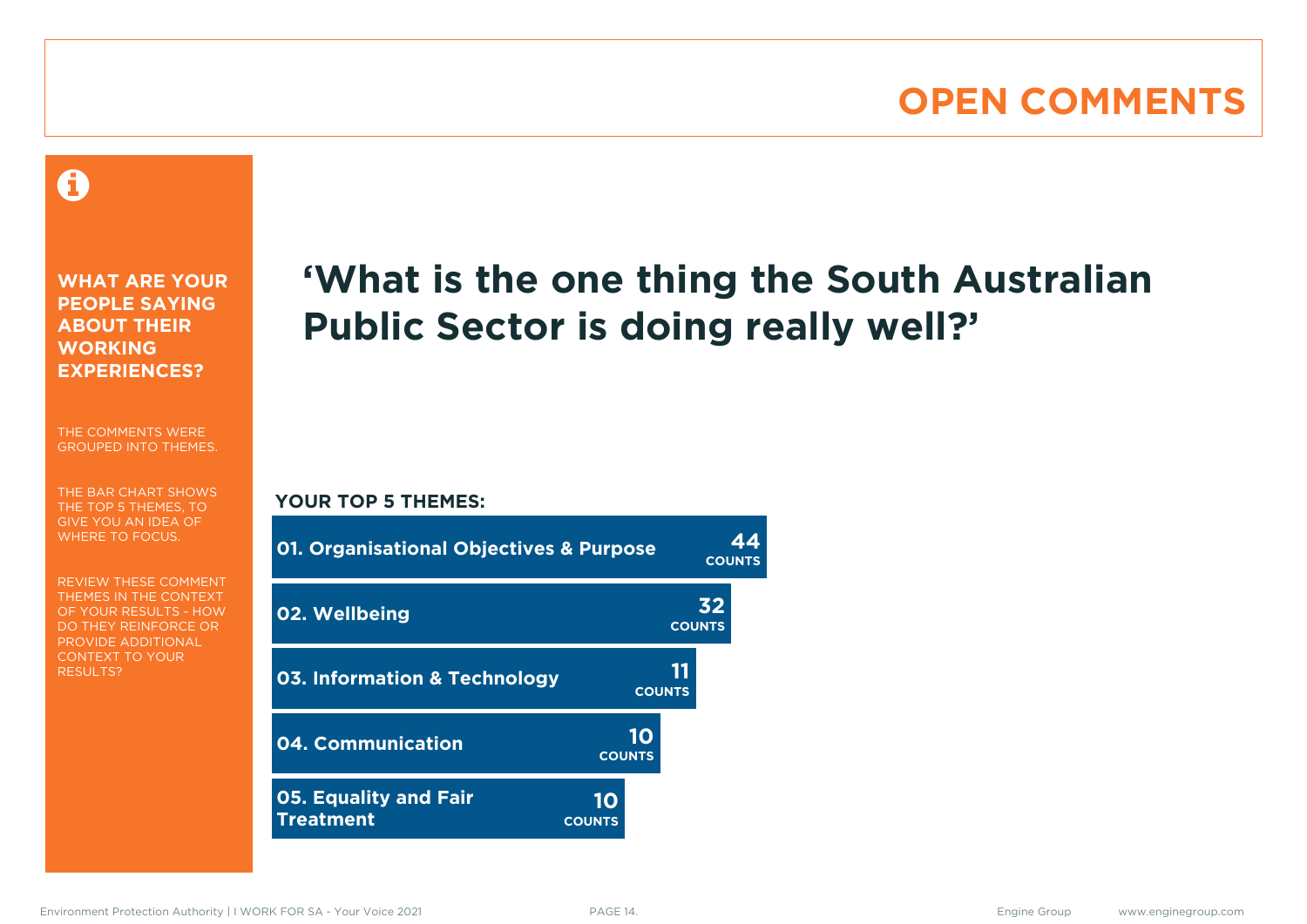### **OPEN COMMENTS**

Â

**WHAT ARE YOUR PEOPLE SAYING ABOUT THEIR WORKING EXPERIENCES?**

THE COMMENTS WERE GROUPED INTO THEMES.

THE BAR CHART SHOWS THE TOP 5 THEMES, TO GIVE YOU AN IDEA OF WHERE TO FOCUS.

REVIEW THESE COMMENT THEMES IN THE CONTEXT OF YOUR RESULTS - HOW DO THEY REINFORCE OR PROVIDE ADDITIONAL CONTEXT TO YOUR **RESULTS?** 

# **'What is the most important issue that needs to be addressed across the South Australian Public Sector?'**

**YOUR TOP 5 THEMES:**

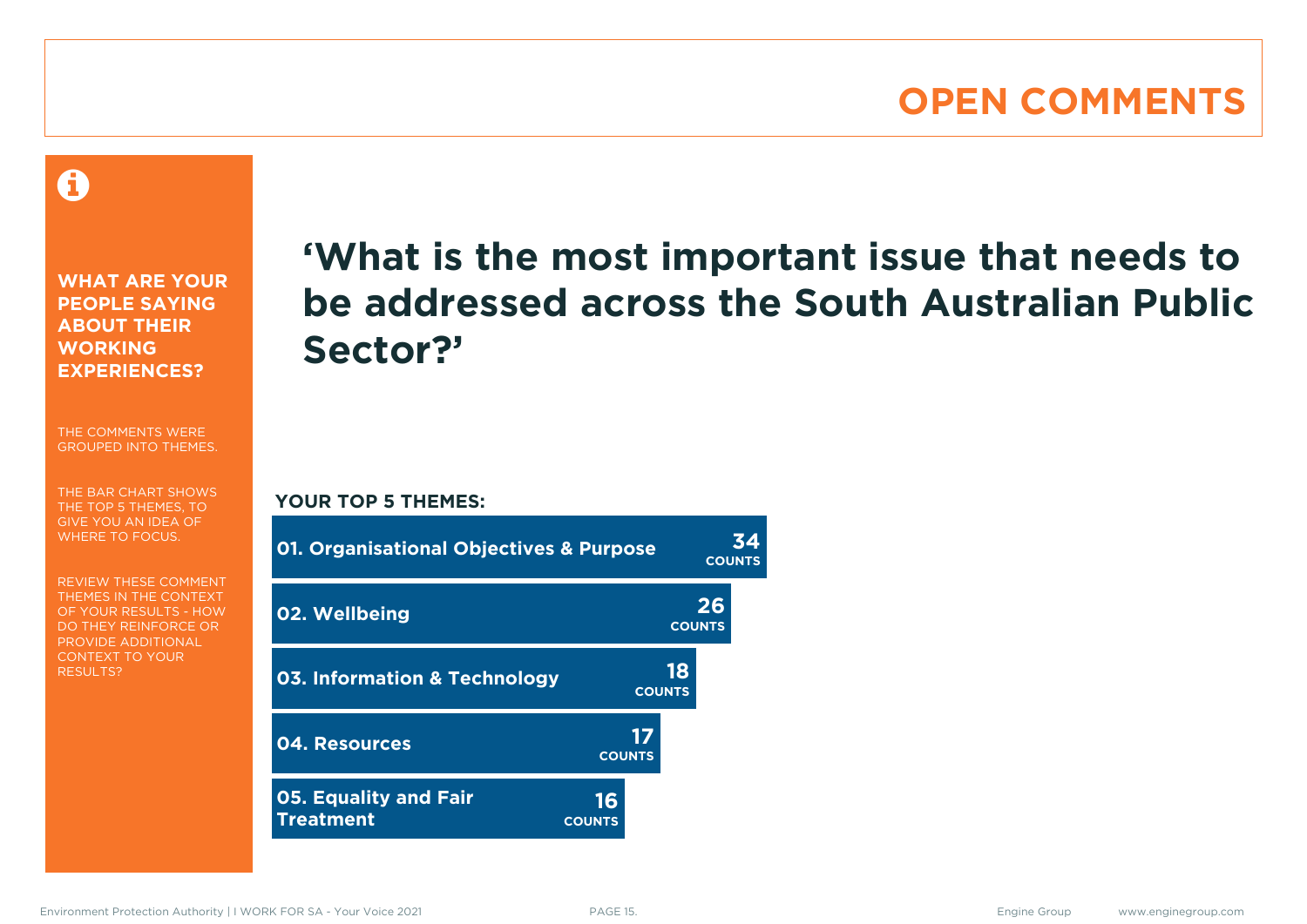# **OTHER QUESTIONS**

0

THESE PAGES SHOW ADDITIONAL QUESTIONS THAT WERE ASKED OF ALL PUBLIC SECTOR EMPLOYEES, THAT ARE NOT INCLUDED IN THE SURVEY INDICES SHOWN ON THE PREVIOUS PAGES.

THE RESULTS OUTLINE THE PROPORTION OF COLLEAGUES RESPONDING POSITIVELY (STRONGLY AGREE + AGREE), NEUTRALLY (NEITHER AGREE NOR DISAGREE) OR **NEGATIVELY** (DISAGREE + STRONGLY DISAGREE).

REVIEW THESE QUESTIONS FOR ADDITIONAL CONTEXT AND INSIGHTS THAT MAY WARRANT FURTHER INVESTIGATION OR ACTION.

|                                                                                                                                                                                       | <b>RESPONSE SCALE</b> |    |    | %<br><b>POSITIVE</b> | <b>VARIANCE</b><br><b>FROM</b><br>2018<br><b>SURVEY</b> | <b>VARIANCE</b><br><b>FROM SA</b><br><b>PUBLIC</b><br><b>SECTOR</b><br><b>OVERALL</b> | <b>VARIANCE</b><br><b>FROM SMALL</b><br><b>AGENCIES</b> (20)<br>$-250$ |                   |
|---------------------------------------------------------------------------------------------------------------------------------------------------------------------------------------|-----------------------|----|----|----------------------|---------------------------------------------------------|---------------------------------------------------------------------------------------|------------------------------------------------------------------------|-------------------|
| Q11m. I am happy to go the 'extra mile' at work when<br>required                                                                                                                      | 39                    |    | 54 |                      | 93%                                                     | $-2$                                                                                  | $+9$ $\odot$                                                           | $+3$              |
| Q13g. My manager takes appropriate action to address<br>underperformance within my workgroup                                                                                          | 22                    | 38 | 29 |                      | 60%                                                     |                                                                                       | $+8$ $\odot$                                                           | $+2$              |
| Q15d. I feel senior managers in my agency actively<br>engage with employees                                                                                                           | 15                    | 40 | 29 | 13                   | <b>56%</b>                                              |                                                                                       | $+11$ $\odot$                                                          | $-3$              |
| <b>Q16c.</b> When things go wrong, my agency uses this as an<br>opportunity to review, learn, and improve the management of<br>similar risks                                          | 17                    | 47 | 21 | 13                   | 64%                                                     | $-3$                                                                                  | $+7$ $\odot$                                                           | $+3$              |
| Q16d. My agency is committed to creating a diverse workforce<br>(e.g. gender, age, cultural and linguistic background, disability,<br>Aboriginal and Torres Strait Islander, LGBTIQ+) | 23                    | 62 |    | 14                   | <b>85%</b>                                              | $+28$ $\odot$                                                                         | $+17$ $\odot$                                                          | $+17$ $\odot$     |
| Q16e. Personal background is not a barrier to success in my<br>agency (e.g. cultural background, age, disability, sexual<br>orientation, gender etc.)                                 | 23                    | 51 |    | 21                   | 74%                                                     | $+18$ $\odot$                                                                         | $+4$                                                                   | $+2$              |
| Q16h. I am confident in relating my agency's<br>Reconciliation Action Plan to my work                                                                                                 | 15                    | 46 | 35 |                      | <b>62%</b>                                              |                                                                                       | $+18$ $\odot$                                                          | $+17$ $\odot$     |
| Q16i. I am satisfied with the cultural learning<br>opportunities within my agency                                                                                                     | 11                    | 44 | 35 | 9                    | 54%                                                     |                                                                                       | $-2$                                                                   | $+5$ <sup>O</sup> |
| Q17c. I feel the level of stress in my job is appropriate                                                                                                                             | 17                    | 47 | 25 | $\boldsymbol{9}$     | 64%                                                     |                                                                                       | $+20$ $\odot$                                                          | $+9$ $\Omega$     |

**KEY**

**AT LEAST 5 PERCENTAGE POINTS GREATER THAN COMPARATOR** 

**AT LEAST 5 PERCENTAGE POINTS LESS THAN COMPARATOR** 

| Strongly<br>agree | Agree Neither Disagree Strongly<br>disagree |  |
|-------------------|---------------------------------------------|--|
|                   |                                             |  |

Environment Protection Authority | I WORK FOR SA - Your Voice 2021 **PAGE 16.** PAGE 16. Engine Group www.enginegroup.com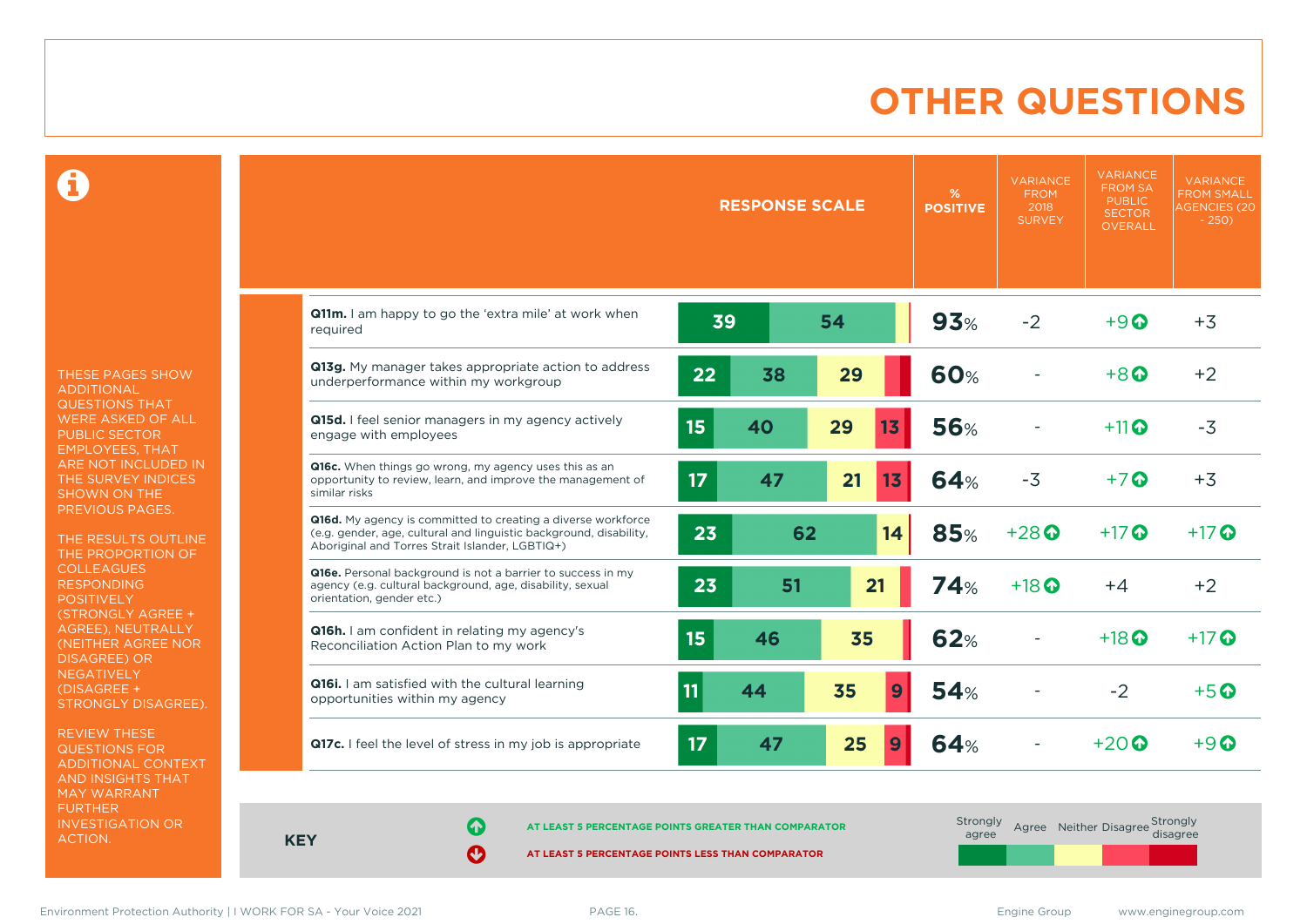# **OTHER QUESTIONS**

 $\mathbf \Omega$ 

THESE PAGES SHOW ADDITIONAL QUESTIONS THAT WERE ASKED OF ALL PUBLIC SECTOR EMPLOYEES, THAT ARE NOT INCLUDED IN THE SURVEY INDICES SHOWN ON THE PREVIOUS PAGES.

THE RESULTS OUTLINE THE PROPORTION OF COLLEAGUES RESPONDING **POSITIVELY** (STRONGLY AGREE + AGREE), NEUTRALLY (NEITHER AGREE NOR DISAGREE) OR NEGATIVELY (DISAGREE + STRONGLY DISAGREE).

REVIEW THESE QUESTIONS FOR ADDITIONAL CONTEXT AND INSIGHTS THAT MAY WARRANT FURTHER INVESTIGATION OR ACTION.

|            | <b>RESPONSE SCALE</b>                                                                                               | %<br><b>POSITIVE</b> | <b>VARIANCE</b><br><b>FROM</b><br>2018<br><b>SURVEY</b> | <b>VARIANCE</b><br><b>FROM SA</b><br><b>PUBLIC</b><br><b>SECTOR</b><br><b>OVERALL</b> | <b>VARIANCE</b><br><b>FROM SMALL</b><br><b>AGENCIES (20)</b><br>$-250$          |
|------------|---------------------------------------------------------------------------------------------------------------------|----------------------|---------------------------------------------------------|---------------------------------------------------------------------------------------|---------------------------------------------------------------------------------|
|            | Q17e. I feel comfortable discussing my mental health and<br>20<br>47<br>18<br>11<br>wellbeing with my manager       | 67%                  |                                                         | $+14$ <sup>O</sup>                                                                    | $+5$ <sup>O</sup>                                                               |
|            | 35<br>9<br>55<br>Q20a. I feel a connection with the public sector values                                            | 91%                  |                                                         | $+17$ $\odot$                                                                         | $+11$ <sup>O</sup>                                                              |
|            | Q20b. In my workgroup our everyday actions are guided<br>15<br>29<br>53<br>by the Public Sector Values              | 83%                  |                                                         | $+18$ $\odot$                                                                         | $+16$ $\odot$                                                                   |
|            | Q28. I believe action will be taken on the results from this<br>9<br>37<br>41<br><b>10</b><br>survey by the sector  | 46%                  | $+12$ <sup>O</sup>                                      | $+13$ <sup>O</sup>                                                                    | $+4$                                                                            |
|            | Q29. I believe action will be taken on the results from this<br>16<br>29<br>41<br>8<br>survey by my agency          | 57 <sub>%</sub>      |                                                         | $+23$ <sup>O</sup>                                                                    | $+10$ $\odot$                                                                   |
|            | <b>RESPONSES</b><br><b>RESPONSE SCALE</b>                                                                           | $\%$                 | <b>VARIANCE</b><br><b>FROM</b><br>2018<br><b>SURVEY</b> | <b>VARIANCE</b><br><b>FROM SA</b><br><b>PUBLIC SECTOR</b><br><b>OVERALL</b>           | <b>VARIANCE</b><br><b>FROM</b><br><b>SMALL</b><br><b>AGENCIES (20 -</b><br>250) |
|            | Q14a. I have a current performance and development plan that<br>143<br>sets out my individual objectives            |                      |                                                         |                                                                                       |                                                                                 |
| Yes        | 129                                                                                                                 | 90%                  | $-4$                                                    | $+11$ <sup>O</sup>                                                                    | $+15$ <sup>O</sup>                                                              |
| <b>No</b>  | 14                                                                                                                  | 10%                  | $+4$                                                    | $-11$ <sup>O</sup>                                                                    | $-15$ <sup>O</sup>                                                              |
| <b>KEY</b> | 6<br>AT LEAST 5 PERCENTAGE POINTS GREATER THAN COMPARATOR<br>Ø<br>AT LEAST 5 PERCENTAGE POINTS LESS THAN COMPARATOR | Strongly<br>agree    |                                                         | Agree Neither Disagree Strongly                                                       | disagree                                                                        |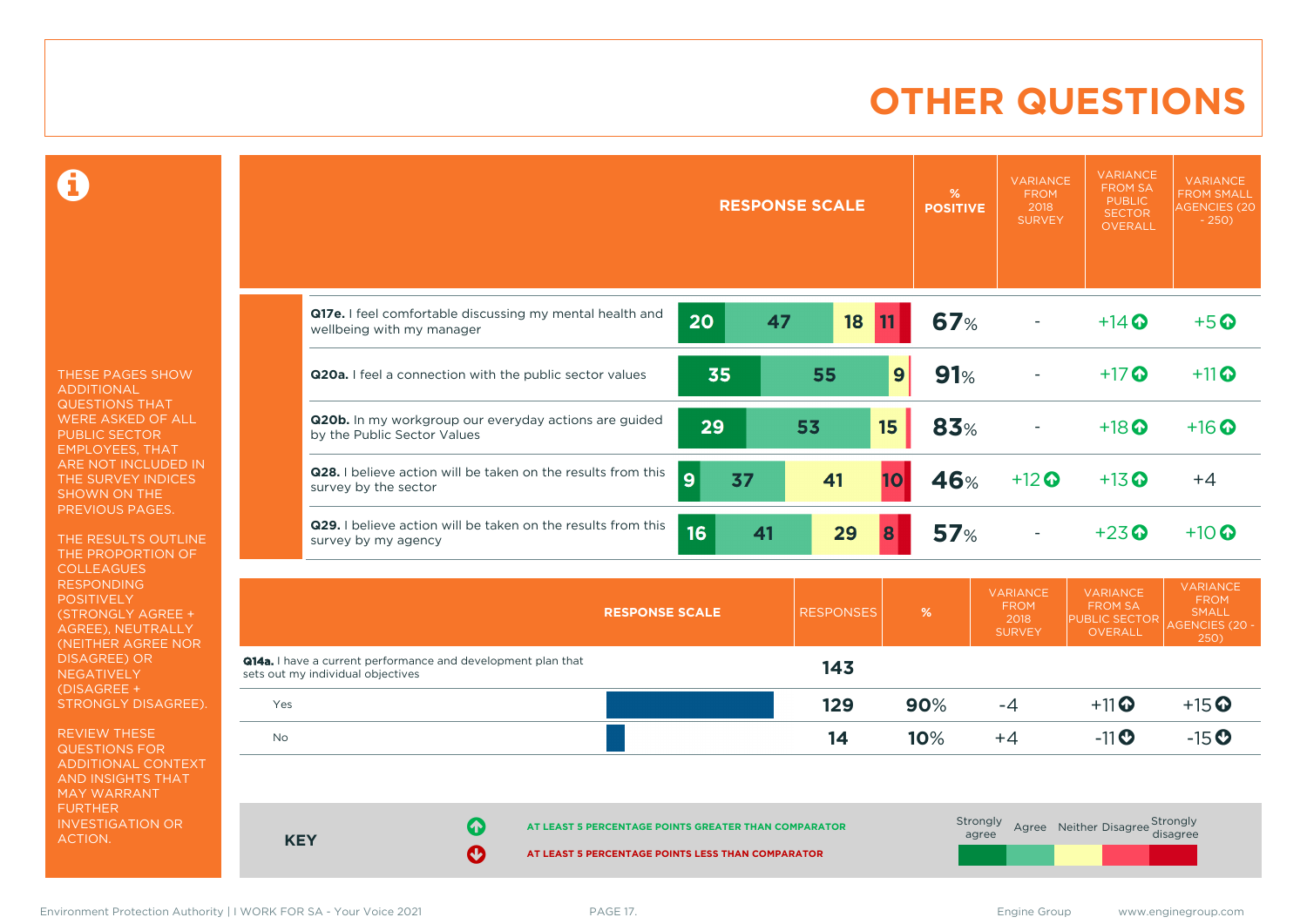### **COVID-19**

 $\mathbf \Omega$ 

THE 2021 SURVEY ASKED QUESTIONS ABOUT HOW **EFFECTIVELY** AGENCIES MANAGED THE CHANGES REQUIRED AS A RESULT OF COVID-19.

REVIEW THE RESULTS AND IDENTIFY SPECIFIC AREAS OF ACTION THAT MAY BE REQUIRED AS A RESULT - WHAT DO YOU NEED TO FOCUS ON FOR IMPROVEMENT?

REFLECT ON THIS INFORMATION TO UNDERSTAND HOW EMPLOYEES FEEL YOUR AGENCY WAS ABLE TO RAPIDLY ADAPT TO THE COVID-19 SITUATION. THIS CAN BE USED TO INFORM FUTURE ACTIONS REQUIRED WHEN OUR EXTERNAL **CIRCUMSTANCES** CHANGE.

|            |                                                                                                                                                                                                        |    | <b>RESPONSE SCALE</b> | %<br><b>POSITIVE</b> | <b>VARIANCE</b><br><b>FROM</b><br>2018<br><b>SURVEY</b> | <b>VARIANCE</b><br><b>FROM SA</b><br><b>PUBLIC</b><br><b>SECTOR</b><br><b>OVERALL</b> | <b>VARIANCE</b><br><b>FROM SMALL</b><br><b>AGENCIES (20)</b><br>$-250$          |
|------------|--------------------------------------------------------------------------------------------------------------------------------------------------------------------------------------------------------|----|-----------------------|----------------------|---------------------------------------------------------|---------------------------------------------------------------------------------------|---------------------------------------------------------------------------------|
|            |                                                                                                                                                                                                        |    |                       |                      |                                                         |                                                                                       |                                                                                 |
|            | Q18a. I believe my agency provided sufficient resources and<br>arrangements to help me feel safe (e.g. physical distancing<br>measures, working from home arrangements, face masks, hand<br>sanitiser) | 44 | 47                    | 91%                  |                                                         | $+14$ $\odot$                                                                         | $+4$                                                                            |
|            | Q18b. My manager provided me with sufficient direction<br>about my priorities                                                                                                                          | 30 | 58                    | <b>89%</b><br> 9     |                                                         | $+17$ $\odot$                                                                         | $+11$ <sup>O</sup>                                                              |
|            | Q18c. I was satisfied with the communications I received<br>from senior managers about changes impacting my work                                                                                       | 28 | 56                    | 85%<br>11            |                                                         | $+19$ $\odot$                                                                         | $+10$ <sup><math>\odot</math></sup>                                             |
|            | Q18d. During this time, I felt that my manager cared about my<br>wellbeing (if you have more than one manager, consider the<br>manager who you report to most frequently)                              | 36 | 50                    | 11<br>85%            |                                                         | $+15$ <sup>O</sup>                                                                    | $+6$ $\odot$                                                                    |
|            | Q18e. I felt that my workgroup went the extra mile to<br>support each other                                                                                                                            | 39 | 39                    | <b>78%</b><br>15     |                                                         | $+3$                                                                                  | $\circ$                                                                         |
|            | <b>RESPONSE SCALE</b>                                                                                                                                                                                  |    | <b>RESPONSES</b>      | $\%$                 | <b>VARIANCE</b><br><b>FROM</b><br>2018<br><b>SURVEY</b> | <b>VARIANCE</b><br><b>FROM SA</b><br><b>PUBLIC SECTOR</b><br><b>OVERALL</b>           | <b>VARIANCE</b><br><b>FROM</b><br><b>SMALL</b><br><b>AGENCIES (20 -</b><br>250) |
|            | <b>Q18f.</b> Were you mobilised to another agency or another role<br>within your agency because of COVID-19 requirements?                                                                              |    | <b>150</b>            |                      |                                                         |                                                                                       |                                                                                 |
| Yes        |                                                                                                                                                                                                        |    | 6                     | 4%                   |                                                         | $-5o$                                                                                 | $-4$                                                                            |
| <b>No</b>  |                                                                                                                                                                                                        |    | 144                   | 96%                  | $\blacksquare$                                          | $+7$ <sup>O</sup>                                                                     | $+7$ $\odot$                                                                    |
| Not sure   |                                                                                                                                                                                                        |    | $\mathbf 0$           | 0%                   |                                                         | $-3$                                                                                  | $-3$                                                                            |
| <b>KEY</b> | Q<br>AT LEAST 5 PERCENTAGE POINTS GREATER THAN COMPARATOR<br>Ø<br>AT LEAST 5 PERCENTAGE POINTS LESS THAN COMPARATOR                                                                                    |    | Strongly<br>agree     |                      | Agree Neither Disagree Strongly                         | disagree                                                                              |                                                                                 |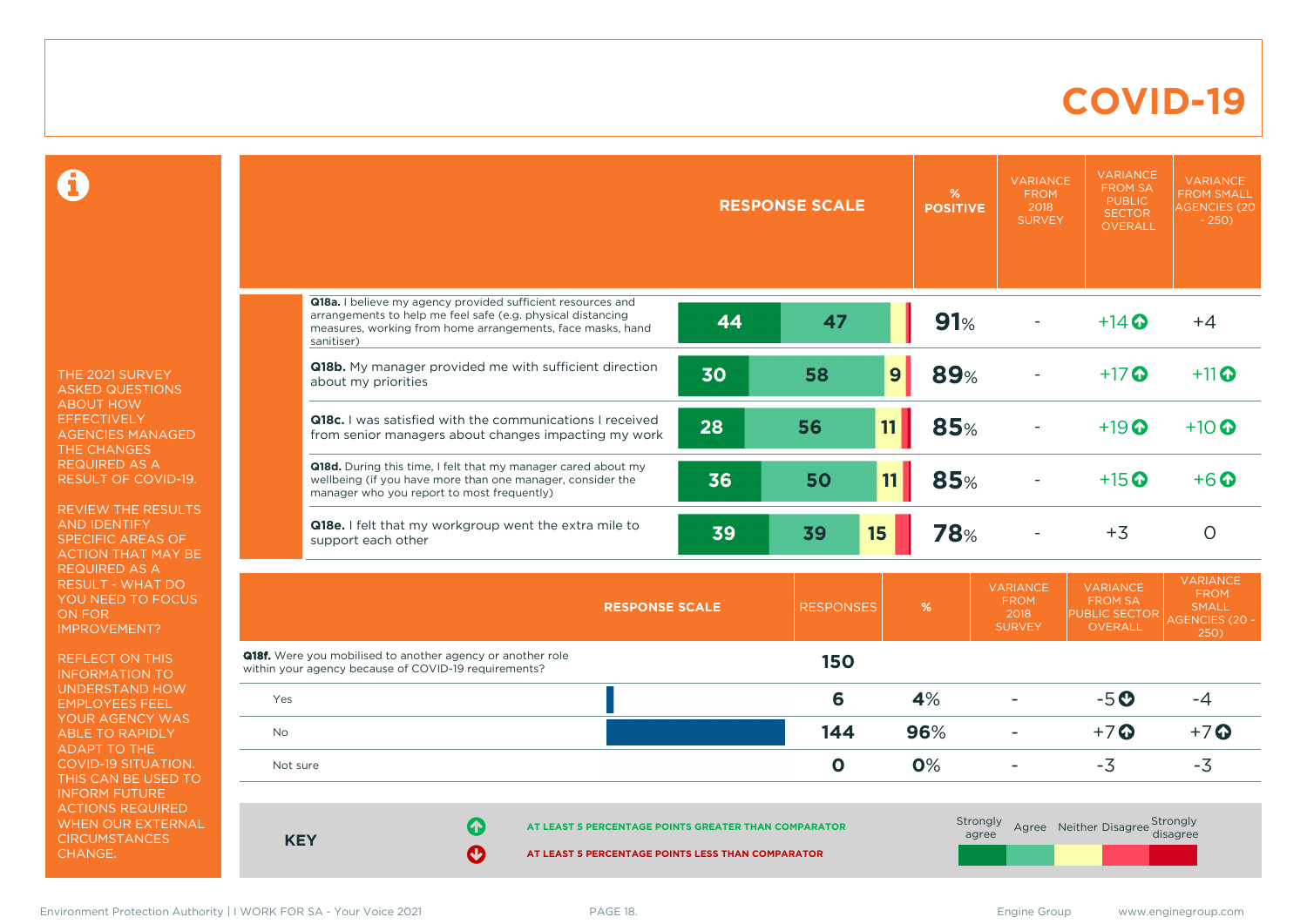$\mathbf \Theta$ 

THESE QUESTIONS GIVE YOU VALUABLE INSIGHT INTO THE REASONS YOUR EMPLOYEES JOINED THE PUBLIC SECTOR, AND THEIR REASONS FOR WANTING TO STAY OR LEAVE.

WHAT DOES THIS TELL YOU ABOUT YOUR CURRENT EMPLOYEE VALUE PROPOSITION?

IS THERE ROOM FOR IMPROVEMENT?

|                                                                                                       | <b>RESPONSE SCALE</b> | <b>RESPONSES</b> | %   | <b>VARIANCE</b><br><b>FROM</b><br>2018<br><b>SURVEY</b> | <b>VARIANCE</b><br><b>FROM SA</b><br><b>PUBLIC SECTOR</b><br>OVERALL | <b>VARIANCE</b><br><b>FROM</b><br><b>SMALL</b><br><b>AGENCIES (20 -</b><br>250) |
|-------------------------------------------------------------------------------------------------------|-----------------------|------------------|-----|---------------------------------------------------------|----------------------------------------------------------------------|---------------------------------------------------------------------------------|
| <b>Q21.</b> Which of the following describes why you joined the public<br>sector? [Multiple Response] |                       | 563              |     |                                                         |                                                                      |                                                                                 |
| Type of work offered                                                                                  |                       | 103              | 18% | $+18$ <sup>O</sup>                                      | $-3$                                                                 | $-3$                                                                            |
| Job security and stability                                                                            |                       | 105              | 19% | $+6$ <sup>O</sup>                                       | $-1$                                                                 | $+2$                                                                            |
| Service to the general public                                                                         |                       | 72               | 13% | $+13$ <sup>O</sup>                                      | $-3$                                                                 | $-1$                                                                            |
| T The work aligned with my job skills/experience                                                      |                       | 113              | 20% | $+2$                                                    | $\circ$                                                              | $-2$                                                                            |
| The department I work for                                                                             |                       | 48               | 9%  | $-3$                                                    | $+2$                                                                 | $\circ$                                                                         |
| Geographical location                                                                                 |                       | 46               | 8%  | $-12$ <sup>O</sup>                                      | $+1$                                                                 | $+2$                                                                            |
| Remuneration                                                                                          |                       | 36               | 6%  | $\circ$                                                 | $+1$                                                                 | $+2$                                                                            |
| Workplace culture                                                                                     |                       | 29               | 5%  | $+1$                                                    | $+1$                                                                 | $\circ$                                                                         |
| Other                                                                                                 |                       | 11               | 2%  | $\circ$                                                 | $\circ$                                                              | $\circ$                                                                         |
| <b>Q22.</b> Which of the following statements best reflect your<br>working life intentions?           |                       | 147              |     |                                                         |                                                                      |                                                                                 |
| I want to stay in my agency long-term                                                                 |                       | 112              | 76% |                                                         | $\circ$                                                              | $+6$ <sup>O</sup>                                                               |
| I want to leave my agency but stay in the public sector                                               |                       | 23               | 16% | ٠                                                       | $-1$                                                                 | $-5o$                                                                           |
| I want to leave the public sector                                                                     |                       | 12               | 8%  |                                                         | $+1$                                                                 | -1                                                                              |

**KEY** 

**TEXT CHANGE SINCE 2018 SURVEY**

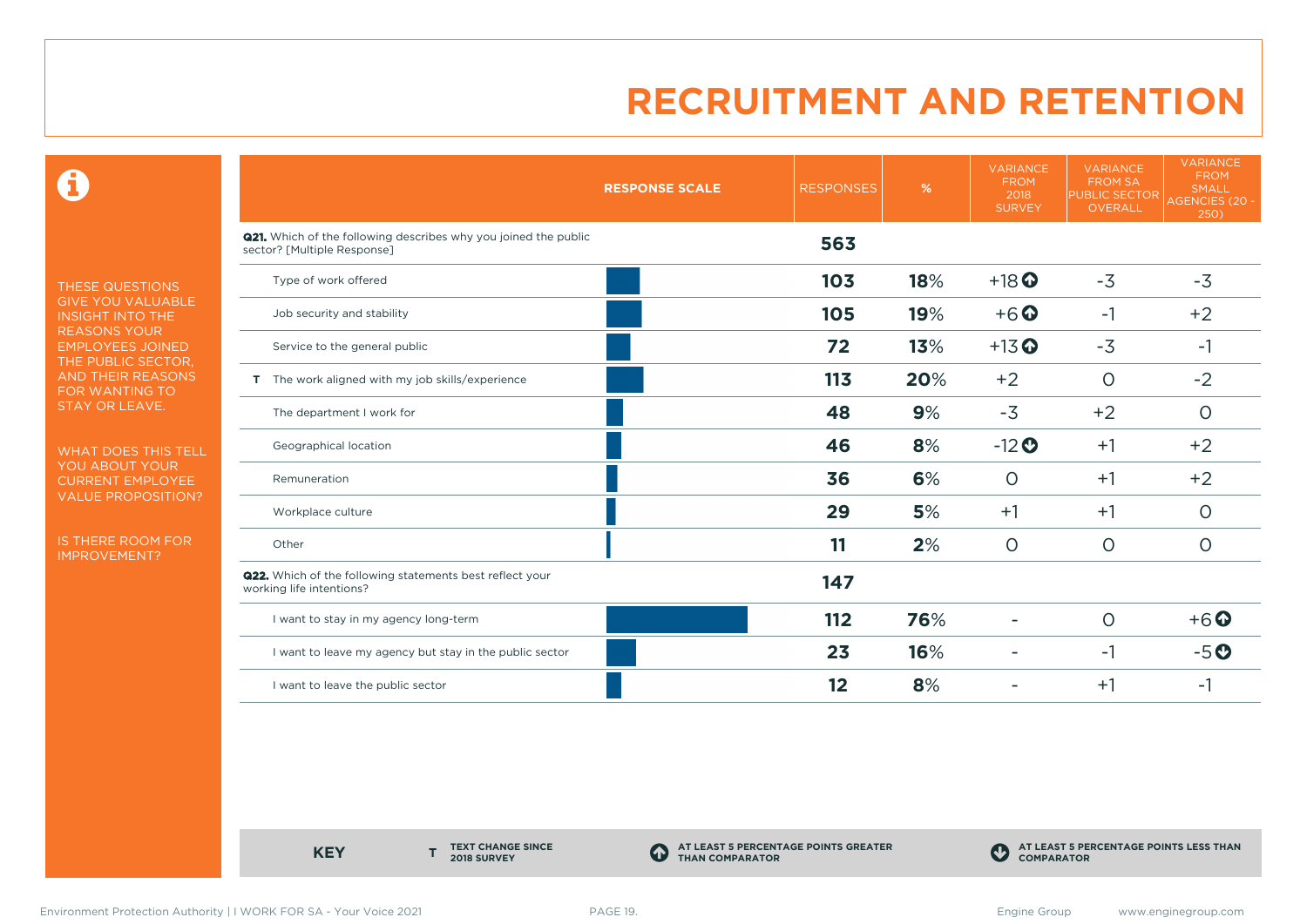$\mathbf \Theta$ 

THESE QUESTIONS GIVE YOU VALUABLE INSIGHT INTO THE REASONS YOUR EMPLOYEES JOINED THE PUBLIC SECTOR, AND THEIR REASONS FOR WANTING TO STAY OR LEAVE.

WHAT DOES THIS TELL YOU ABOUT YOUR CURRENT EMPLOYEE VALUE PROPOSITION?

IS THERE ROOM FOR IMPROVEMENT?

|                                                                                                 | <b>RESPONSE SCALE</b> | <b>RESPONSES</b> | $\%$ | <b>VARIANCE</b><br><b>FROM</b><br>2018<br><b>SURVEY</b> | <b>VARIANCE</b><br><b>FROM SA</b><br><b>PUBLIC SECTOR</b><br>OVERALL | <b>VARIANCE</b><br><b>FROM</b><br><b>SMALL</b><br><b>AGENCIES (20 -</b><br>250) |
|-------------------------------------------------------------------------------------------------|-----------------------|------------------|------|---------------------------------------------------------|----------------------------------------------------------------------|---------------------------------------------------------------------------------|
| Q23a. Which of the following describes your reasons for<br>wanting to stay? [Multiple Response] |                       | 702              |      |                                                         |                                                                      |                                                                                 |
| Long term career progression                                                                    |                       | 21               | 3%   |                                                         | $-4$                                                                 | $-3$                                                                            |
| Type of work offered                                                                            |                       | 82               | 12%  |                                                         | $-1$                                                                 | $-2$                                                                            |
| <b>Employment conditions</b>                                                                    |                       | 82               | 12%  | $\overline{\phantom{a}}$                                | $+2$                                                                 | $+2$                                                                            |
| Job security and stability                                                                      |                       | 89               | 13%  |                                                         | $-1$                                                                 | $+2$                                                                            |
| Service to the general public                                                                   |                       | 56               | 8%   |                                                         | $-2$                                                                 | $-1$                                                                            |
| The work aligns with my job skills/experience                                                   |                       | 87               | 12%  | ۰                                                       | $-1$                                                                 | $-1$                                                                            |
| The department I work for                                                                       |                       | 61               | 9%   |                                                         | $+2$                                                                 | $\circ$                                                                         |
| Geographical location                                                                           |                       | 45               | 6%   |                                                         | $+1$                                                                 | $+2$                                                                            |
| Remuneration                                                                                    |                       | 40               | 6%   |                                                         | $+1$                                                                 | $+2$                                                                            |
| Workplace culture                                                                               |                       | 49               | 7%   | $\overline{\phantom{a}}$                                | $+2$                                                                 | $\circ$                                                                         |
| Confidence in immediate manager                                                                 |                       | 56               | 8%   |                                                         | $+1$                                                                 | $\circ$                                                                         |
| Confidence in senior management                                                                 |                       | 28               | 4%   |                                                         | $+1$                                                                 | $-1$                                                                            |
| Other                                                                                           |                       | 6                | 1%   |                                                         | $\circ$                                                              | $\circ$                                                                         |

**KEY C** 

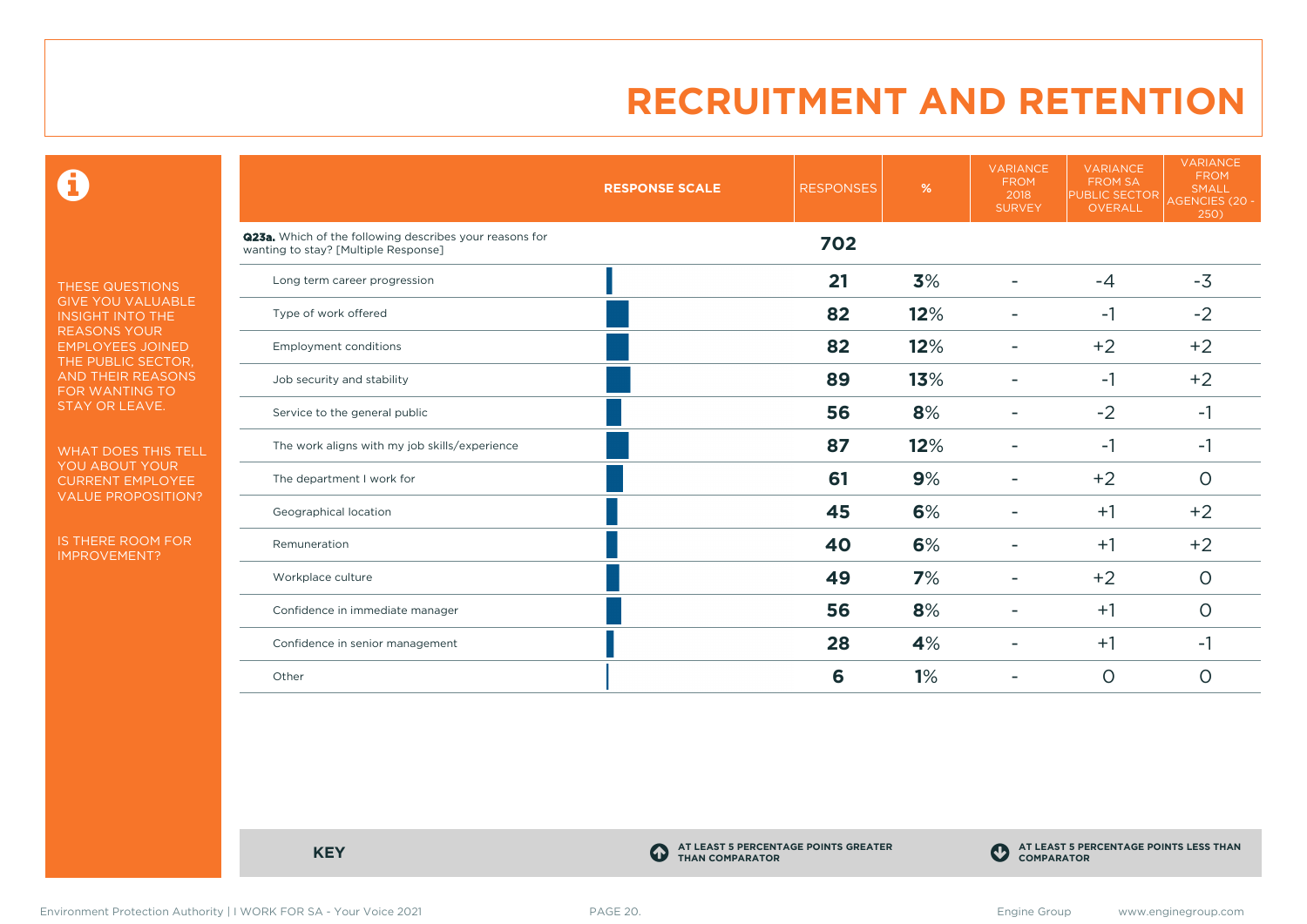$\mathbf \Theta$ 

THESE QUESTIONS GIVE YOU VALUABLE INSIGHT INTO THE REASONS YOUR EMPLOYEES JOINED THE PUBLIC SECTOR, AND THEIR REASONS FOR WANTING TO STAY OR LEAVE.

WHAT DOES THIS TELL YOU ABOUT YOUR CURRENT EMPLOYEE VALUE PROPOSITION?

IS THERE ROOM FOR IMPROVEMENT?

|                                                                                 | <b>RESPONSE SCALE</b> | <b>RESPONSES</b> | %   | <b>VARIANCE</b><br><b>FROM</b><br>2018<br><b>SURVEY</b> | <b>VARIANCE</b><br><b>FROM SA</b><br><b>PUBLIC SECTOR</b><br>OVERALL | VARIANCE<br><b>FROM</b><br><b>SMALL</b><br>AGENCIES (20 -<br>250) |
|---------------------------------------------------------------------------------|-----------------------|------------------|-----|---------------------------------------------------------|----------------------------------------------------------------------|-------------------------------------------------------------------|
| <b>Q23b.</b> Which of the following best describes when you intend to<br>leave? |                       | 35               |     |                                                         |                                                                      |                                                                   |
| I want to leave within 12 months                                                |                       | 14               | 40% | $\overline{\phantom{a}}$                                | O                                                                    | $-8o$                                                             |
| I want to leave within 1-2 years                                                |                       | 9                | 26% | $\overline{a}$                                          | $-1$                                                                 | ÷.                                                                |
| I want to leave within 2-5 years                                                |                       | 10               | 29% | <b>11</b>                                               | $+5$ <sup>O</sup>                                                    | $+9$ <sup><math>\odot</math></sup>                                |
| I want to leave within 5+ years                                                 |                       |                  | 6%  |                                                         | -4                                                                   | ÷.                                                                |



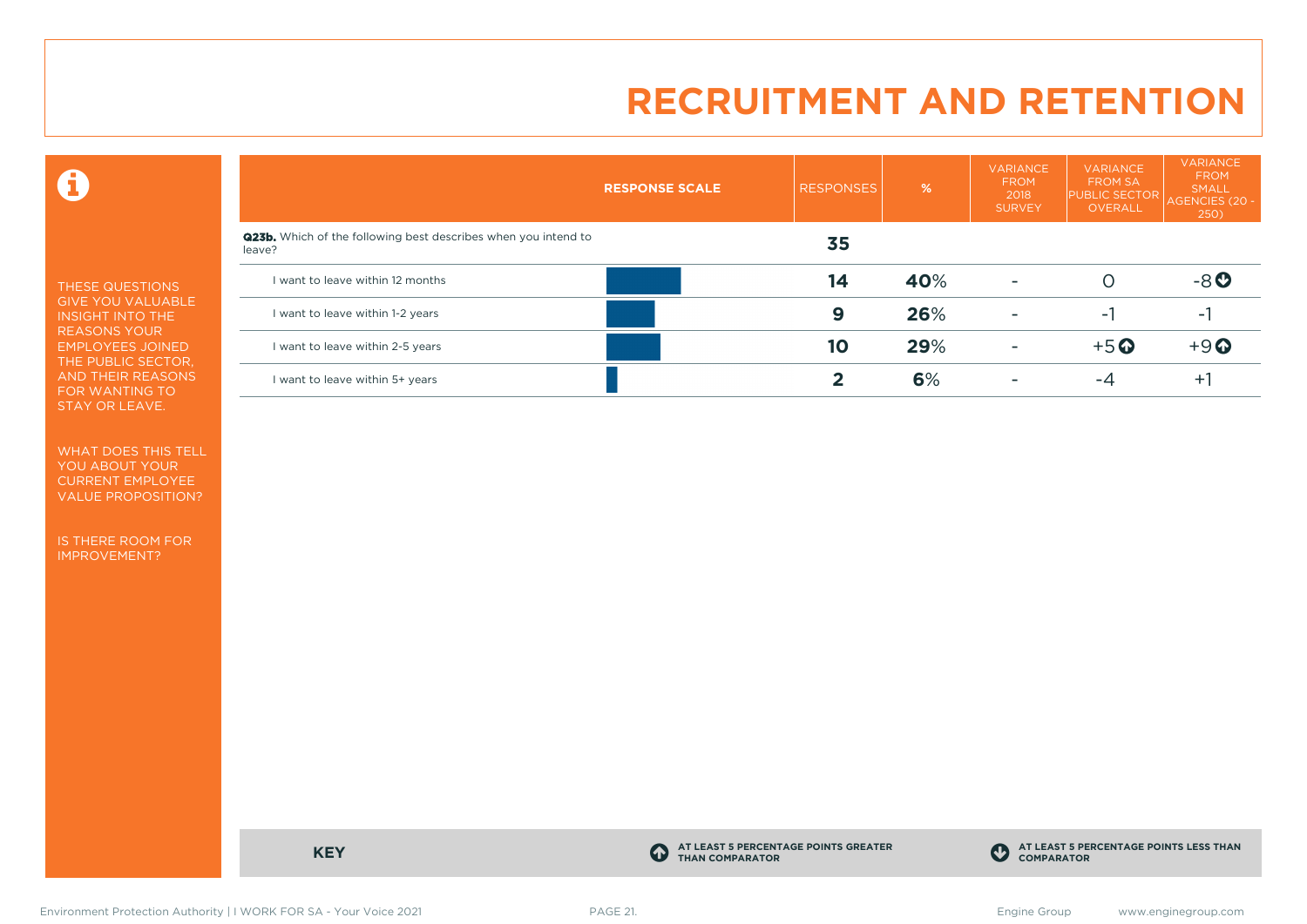$\mathbf \Theta$ 

THESE QUESTIONS GIVE YOU VALUABLE INSIGHT INTO THE REASONS YOUR EMPLOYEES JOINED THE PUBLIC SECTOR, AND THEIR REASONS FOR WANTING TO STAY OR LEAVE.

WHAT DOES THIS TELL YOU ABOUT YOUR CURRENT EMPLOYEE VALUE PROPOSITION?

IS THERE ROOM FOR IMPROVEMENT?

|                                                                                                 | <b>RESPONSE SCALE</b> | <b>RESPONSES</b>        | %   | <b>VARIANCE</b><br><b>FROM</b><br>2018<br><b>SURVEY</b> | <b>VARIANCE</b><br><b>FROM SA</b><br><b>PUBLIC SECTOR</b><br>OVERALL | <b>VARIANCE</b><br><b>FROM</b><br><b>SMALL</b><br>AGENCIES (20 -<br>250) |
|-------------------------------------------------------------------------------------------------|-----------------------|-------------------------|-----|---------------------------------------------------------|----------------------------------------------------------------------|--------------------------------------------------------------------------|
| Q23c. Which of the following describe your reasons for wanting<br>to leave? [Multiple Response] |                       | 112                     |     |                                                         |                                                                      |                                                                          |
| T There is a lack of future career opportunities                                                |                       | 18                      | 16% | $-18$ <b>O</b>                                          | $+5$ <sup>O</sup>                                                    | $+1$                                                                     |
| I want to try a different type of work or I am seeking a<br>career change                       |                       | 14                      | 13% | $-3$                                                    | $+5$ <sup>O</sup>                                                    | $+5$ <sup>O</sup>                                                        |
| I am not fulfilled by the role I am in                                                          |                       | 1 <sub>3</sub>          | 12% | $+12$ <sup>O</sup>                                      | $+2$                                                                 | $+3$                                                                     |
| T My expectations have not been met                                                             |                       |                         | 1%  | $-10$                                                   | $-5o$                                                                | $-3$                                                                     |
| I am pursuing the next phase in my life/career journey                                          |                       | 22                      | 20% | $+20$                                                   | $+11$ <sup>O</sup>                                                   | $+9$ <sup>O</sup>                                                        |
| My workload is not manageable                                                                   |                       | 4                       | 4%  | $+4$                                                    | $-3$                                                                 | $-2$                                                                     |
| I am not satisfied with my employment conditions                                                |                       |                         | 1%  | $+1$                                                    | $-5o$                                                                | $-4$                                                                     |
| The work does not fully utilise my skills and abilities                                         |                       | 1 <sub>3</sub>          | 12% | $+12$ <sup>O</sup>                                      | $+4$                                                                 | $+3$                                                                     |
| I do not like the workplace culture                                                             |                       | 5                       | 4%  | $\circ$                                                 | $-5o$                                                                | $-5o$                                                                    |
| There is a lack of job security                                                                 |                       | $\mathbf 0$             | 0%  | $\Omega$                                                | $-3$                                                                 | $-4$                                                                     |
| I lack confidence in senior managers                                                            |                       | 7                       | 6%  | $+6$ $\odot$                                            | $-3$                                                                 | $-3$                                                                     |
| I am not satisfied with my current manager                                                      |                       | $\overline{\mathbf{2}}$ | 2%  | $+2$                                                    | $-4$                                                                 | $-2$                                                                     |
| Experiences of bullying, harassment or discrimination                                           |                       | 5                       | 4%  | $+4$                                                    | $-2$                                                                 | -1                                                                       |
| Other                                                                                           |                       | 7                       | 6%  | $+6$ <sup>O</sup>                                       | $+2$                                                                 | $+2$                                                                     |

**KEY** 

**TEXT CHANGE SINCE 2018 SURVEY**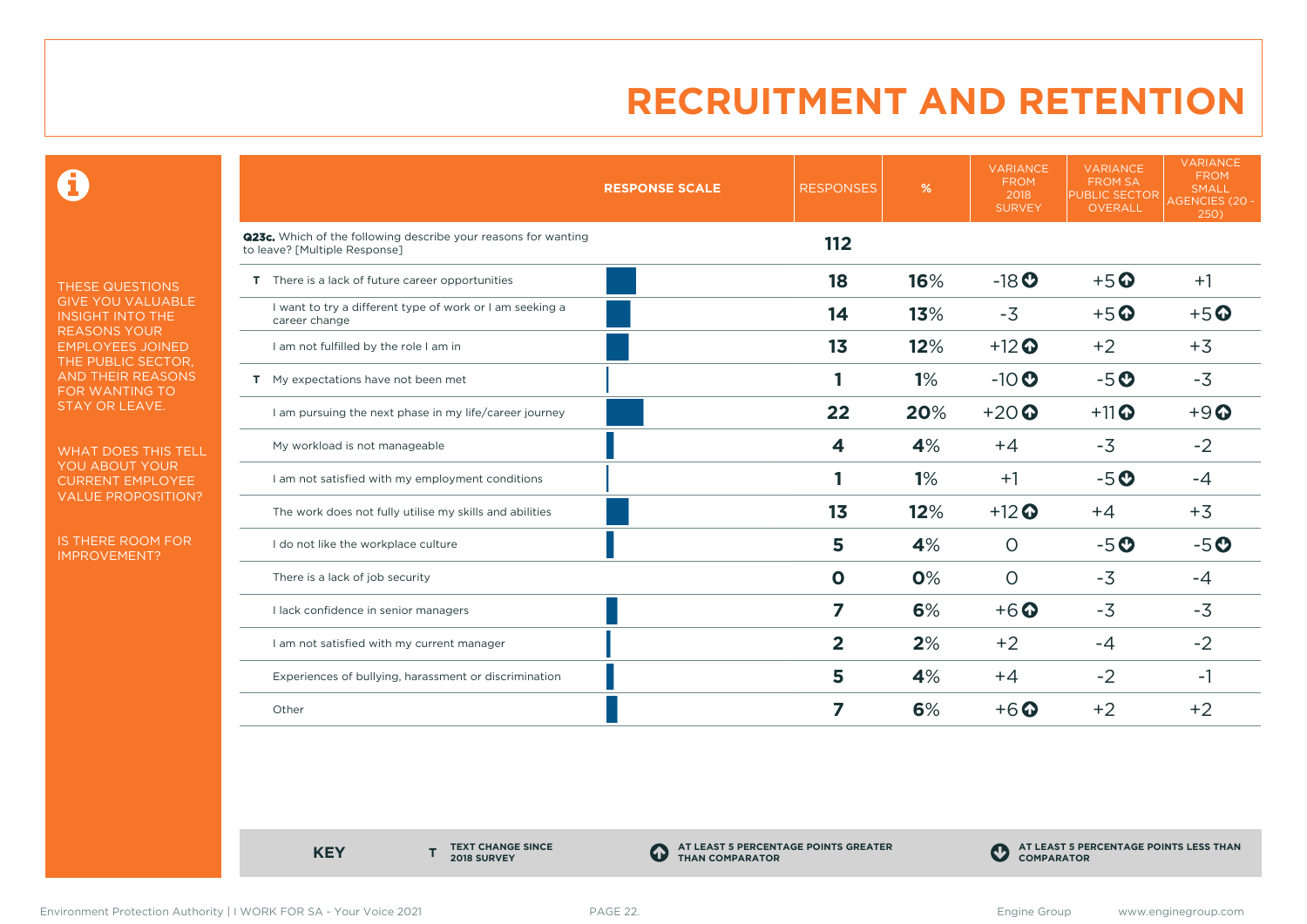$\mathbf \Omega$ 

THESE RESULTS GIVE YOU INSIGHT INTO THE EXTENT TO WHICH BULLYING AND HARASSMENT HAVE BEEN EXPERIENCED OR OBSERVED IN YOUR AGENCY / TEAM.

WHAT ACTION DO YOU NEED TO TAKE IN RESPONSE TO THESE RESULTS?

|                                                                                                                                          | <b>RESPONSE SCALE</b>                                               | <b>RESPONSES</b>        | %   | <b>VARIANCE</b><br><b>FROM</b><br>2018<br><b>SURVEY</b> | <b>VARIANCE</b><br><b>FROM SA</b><br><b>PUBLIC SECTOR</b><br>OVERALL | <b>VARIANCE</b><br><b>FROM</b><br><b>SMALL</b><br><b>AGENCIES (20 -</b><br>250) |
|------------------------------------------------------------------------------------------------------------------------------------------|---------------------------------------------------------------------|-------------------------|-----|---------------------------------------------------------|----------------------------------------------------------------------|---------------------------------------------------------------------------------|
| Q24. During the last 12 months, have you witnessed harassment<br>(including sexual harassment) or bullying in your current<br>workplace? |                                                                     | <b>150</b>              |     |                                                         |                                                                      |                                                                                 |
| Yes                                                                                                                                      |                                                                     | 20                      | 13% | $-7o$                                                   | $-16o$                                                               | $-10$ <sup>O</sup>                                                              |
| <b>No</b>                                                                                                                                |                                                                     | 116                     | 77% | $+17$ $\odot$                                           | $+15$ <sup>O</sup>                                                   | $+11$ <sup>O</sup>                                                              |
| Not sure                                                                                                                                 |                                                                     | 14                      | 9%  | $-10$                                                   | $\circ$                                                              | $-1$                                                                            |
| Q24a. What did you do in response to the bullying and<br>harassment you witnessed? [Multiple Response]                                   |                                                                     | 40                      |     |                                                         |                                                                      |                                                                                 |
| Submitted a report through the agency's formal WHS<br>system                                                                             |                                                                     | 1                       | 3%  | $\overline{\phantom{a}}$                                | $-1$                                                                 | $+1$                                                                            |
| Approached the person and asked them to stop                                                                                             |                                                                     | 5                       | 13% |                                                         | $+2$                                                                 | $+4$                                                                            |
| Approached the victim and offered support                                                                                                |                                                                     | 10                      | 25% | $\overline{\phantom{a}}$                                | $+2$                                                                 | $+3$                                                                            |
| Took leave                                                                                                                               |                                                                     | 3                       | 8%  | $\blacksquare$                                          | $+2$                                                                 | $+2$                                                                            |
| Left the role/team/agency                                                                                                                |                                                                     | $\mathbf 0$             | 0%  | $\overline{\phantom{a}}$                                | $-2$                                                                 | $-2$                                                                            |
| Sought support from a colleague                                                                                                          |                                                                     | 6                       | 15% | $\equiv$                                                | $\circ$                                                              | $-1$                                                                            |
| Sought support from a manager                                                                                                            |                                                                     | 6                       | 15% | $\blacksquare$                                          | $-1$                                                                 | $-2$                                                                            |
| Accessed counselling through the agency's Employee<br>Assistance Program                                                                 |                                                                     | 1                       | 3%  |                                                         | $-2$                                                                 | $-4$                                                                            |
| Accessed professional help                                                                                                               |                                                                     | $\overline{\mathbf{2}}$ | 5%  |                                                         | $+1$                                                                 | $\circ$                                                                         |
| Lodged a grievance or complaint                                                                                                          |                                                                     | 1                       | 3%  |                                                         | $-2$                                                                 | $-1$                                                                            |
| Nothing                                                                                                                                  |                                                                     | $\overline{2}$          | 5%  |                                                         | $-1$                                                                 | $-1$                                                                            |
| Other                                                                                                                                    |                                                                     | 3                       | 8%  | $\overline{\phantom{a}}$                                | $+3$                                                                 | $+1$                                                                            |
| <b>KEY</b>                                                                                                                               | AT LEAST 5 PERCENTAGE POINTS GREATER<br>4<br><b>THAN COMPARATOR</b> |                         |     | $\mathbf C$<br><b>COMPARATOR</b>                        | AT LEAST 5 PERCENTAGE POINTS LESS THAN                               |                                                                                 |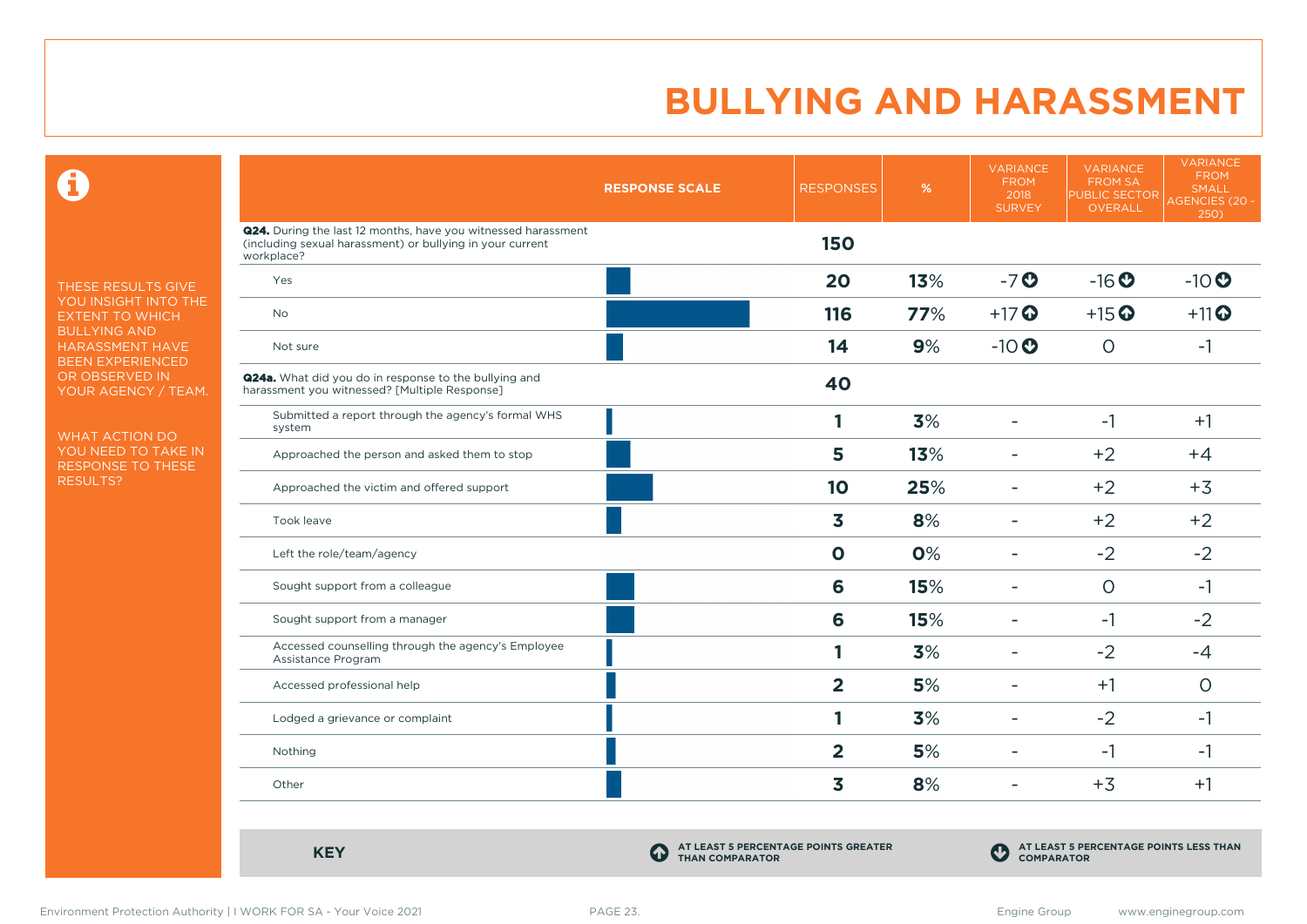$\mathbf \Theta$ 

THESE RESULTS GIVE YOU INSIGHT INTO THE EXTENT TO WHICH BULLYING AND HARASSMENT HAVE BEEN EXPERIENCED OR OBSERVED IN YOUR AGENCY / TEAM.

WHAT ACTION DO YOU NEED TO TAKE IN RESPONSE TO THESE RESULTS?

|                                                                                                                                                         | <b>RESPONSE SCALE</b> | <b>RESPONSES</b>        | %   | <b>VARIANCE</b><br><b>FROM</b><br>2018<br><b>SURVEY</b> | <b>VARIANCE</b><br><b>FROM SA</b><br><b>PUBLIC SECTOR</b><br>OVERALL | <b>VARIANCE</b><br><b>FROM</b><br><b>SMALL</b><br><b>AGENCIES (20 -</b><br>250) |
|---------------------------------------------------------------------------------------------------------------------------------------------------------|-----------------------|-------------------------|-----|---------------------------------------------------------|----------------------------------------------------------------------|---------------------------------------------------------------------------------|
| <b>Q25.</b> During the last 12 months, have you been subjected to<br>harassment (including sexual harassment) or bullying in your<br>current workplace? |                       | <b>150</b>              |     |                                                         |                                                                      |                                                                                 |
| Yes                                                                                                                                                     |                       | 10                      | 7%  | $-8o$                                                   | $-11$ <sup>O</sup>                                                   | $-7$ $O$                                                                        |
| <b>No</b>                                                                                                                                               |                       | 133                     | 89% | $+7$ $\odot$                                            | $+12$ <sup>O</sup>                                                   | $+7$ $\odot$                                                                    |
| Not sure                                                                                                                                                |                       | 7                       | 5%  | $+1$                                                    | $-1$                                                                 | $-1$                                                                            |
| <b>Q25a.</b> What type of harassment or bullying did you experience?<br>[Multiple Response]                                                             |                       | 15                      |     |                                                         |                                                                      |                                                                                 |
| Physical behaviour (e.g. assault, aggressive body<br>language)                                                                                          |                       | $\mathbf 0$             | 0%  | $\circ$                                                 | $-8o$                                                                | $-7$ $O$                                                                        |
| Sexual harassment                                                                                                                                       |                       | $\mathbf 0$             | 0%  | $\Omega$                                                | $-3$                                                                 | $-2$                                                                            |
| Cyberbullying (e.g. harassment via IT or the spreading of<br>gossip/materials intended to defame or humiliate)                                          |                       | $\mathbf 0$             | 0%  | $-5o$                                                   | $-4$                                                                 | $-4$                                                                            |
| Verbal abuse (e.g. offensive language, derogatory<br>remarks, threats, shouting or screaming)                                                           |                       | 3                       | 20% | $-7o$                                                   | $-8o$                                                                | $-6o$                                                                           |
| 'Initiations' or pranks                                                                                                                                 |                       | $\mathbf{O}$            | 0%  | $\circ$                                                 | $-2$                                                                 | $-2$                                                                            |
| Interference with your personal property or work<br>equipment                                                                                           |                       | $\mathbf 0$             | 0%  | $\circ$                                                 | $-4$                                                                 | $-4$                                                                            |
| Interference with work tasks (i.e. withholding needed<br>information, undermining or sabotage)                                                          |                       | $\overline{\mathbf{z}}$ | 47% | $+24$ <sup><math>\odot</math></sup>                     | $+23$ <sup>O</sup>                                                   | $+19$ <sup>O</sup>                                                              |
| Inappropriate and unfair application of work policies or<br>rules (e.g. perf mgmt, access to leave, access to L&D)                                      |                       | $\overline{2}$          | 13% | $-14$ $\odot$                                           | $-5o$                                                                | $-3$                                                                            |
| Other                                                                                                                                                   |                       | 3                       | 20% | $+2$                                                    | $+11$ <sup>O</sup>                                                   | $+11$ <sup>O</sup>                                                              |

**KEY** 

**TEXT CHANGE SINCE 2018 SURVEY**

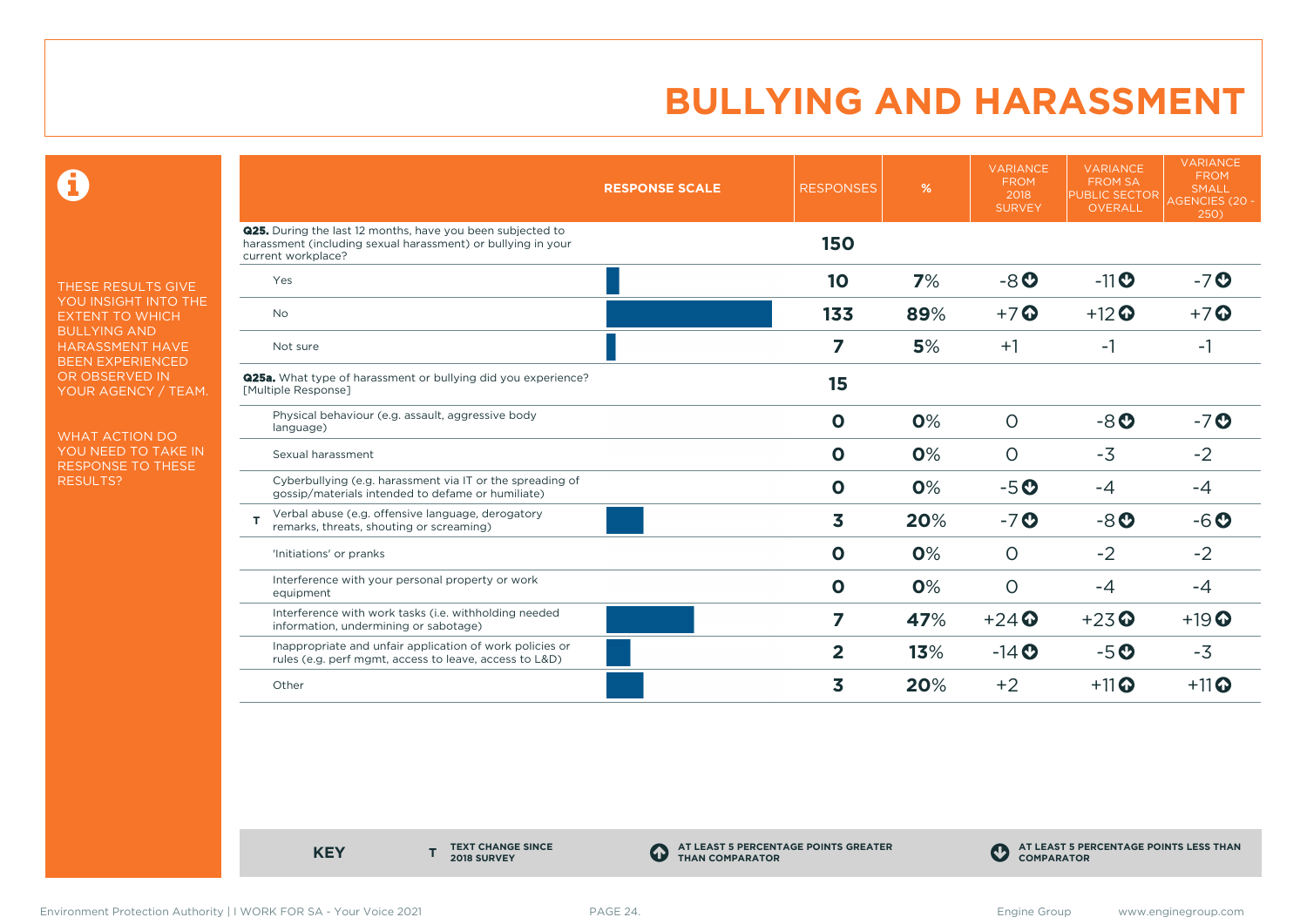$\mathbf \Theta$ 

THESE RESULTS GIVE YOU INSIGHT INTO THE EXTENT TO WHICH BULLYING AND HARASSMENT HAVE BEEN EXPERIENCED OR OBSERVED IN YOUR AGENCY / TEAM.

WHAT ACTION DO YOU NEED TO TAKE IN RESPONSE TO THESE RESULTS?

|                                                                                         | <b>RESPONSES</b><br><b>RESPONSE SCALE</b> | %   | <b>VARIANCE</b><br><b>FROM</b><br>2018<br><b>SURVEY</b> | <b>VARIANCE</b><br><b>FROM SA</b><br><b>PUBLIC SECTOR</b><br>OVERALL | <b>VARIANCE</b><br><b>FROM</b><br><b>SMALL</b><br><b>AGENCIES (20 -</b><br>250) |
|-----------------------------------------------------------------------------------------|-------------------------------------------|-----|---------------------------------------------------------|----------------------------------------------------------------------|---------------------------------------------------------------------------------|
| <b>Q25b.</b> Who was responsible for the harassment or bullying?<br>[Multiple Response] | 11                                        |     |                                                         |                                                                      |                                                                                 |
| Someone more junior than you                                                            | $\overline{2}$                            | 18% | $-15$ <sup>O</sup>                                      | $+11$ <sup>O</sup>                                                   | $+12$                                                                           |
| Client, customer or stakeholder                                                         | $\mathbf 0$                               | 0%  | $-20o$                                                  | $-6o$                                                                | $-3$                                                                            |
| Co-worker<br>Τ.                                                                         | $\overline{2}$                            | 18% | $-8o$                                                   | $-8o$                                                                | $-6o$                                                                           |
| A group of co-workers                                                                   | $\mathbf 0$                               | 0%  | $-7o$                                                   | $-8o$                                                                | $-7o$                                                                           |
| Contractor                                                                              | $\mathbf{o}$                              | 0%  | $\circ$                                                 | $-1$                                                                 | $-1$                                                                            |
| Consultant/service provider                                                             | $\mathbf 0$                               | 0%  | $-7O$                                                   | $-1$                                                                 | 0                                                                               |
| Representative of another South Australian Public Sector<br>agency                      | $\mathbf 0$                               | 0%  | $-7o$                                                   | $-1$                                                                 | $-1$                                                                            |
| Your current manager                                                                    | $\overline{\mathbf{2}}$                   | 18% | $+18$ <sup>O</sup>                                      | $+1$                                                                 | $\circ$                                                                         |
| A previous manager                                                                      | $\mathbf 0$                               | 0%  | $\circ$                                                 | $-10$                                                                | $-10$                                                                           |
| Someone more senior than you (other than your<br>manager)                               | 5                                         | 45% | $+45$ <sup>O</sup>                                      | $+24$ $\odot$                                                        | $+18$ <sup>O</sup>                                                              |
| Minister or ministerial adviser                                                         | $\mathbf 0$                               | 0%  | $\circ$                                                 | $\circ$                                                              | O                                                                               |
| Unknown                                                                                 | $\mathbf 0$                               | 0%  | $\circ$                                                 | $-1$                                                                 | -1                                                                              |

**KEY** 

**TEXT CHANGE SINCE 2018 SURVEY**

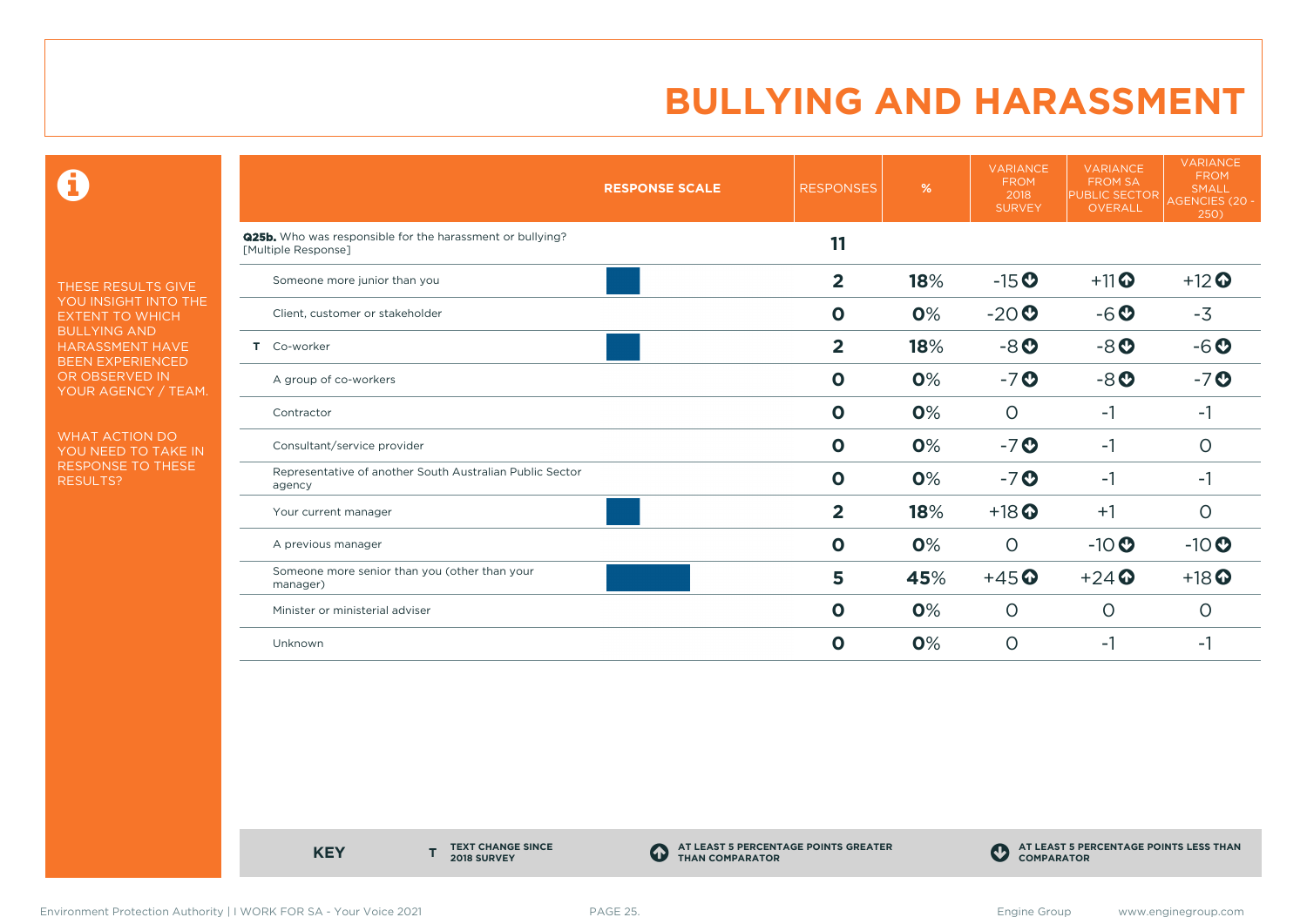$\mathbf \Theta$ 

THESE RESULTS GIVE YOU INSIGHT INTO THE EXTENT TO WHICH BULLYING AND HARASSMENT HAVE BEEN EXPERIENCED OR OBSERVED IN YOUR AGENCY / TEAM.

WHAT ACTION DO YOU NEED TO TAKE IN RESPONSE TO THESE RESULTS?

|                                                                                                          | <b>RESPONSE SCALE</b> | <b>RESPONSES</b> | %   | <b>VARIANCE</b><br><b>FROM</b><br>2018<br><b>SURVEY</b> | <b>VARIANCE</b><br><b>FROM SA</b><br><b>PUBLIC SECTOR</b><br><b>OVERALL</b> | <b>VARIANCE</b><br><b>FROM</b><br><b>SMALL</b><br>AGENCIES (20 -<br>250) |
|----------------------------------------------------------------------------------------------------------|-----------------------|------------------|-----|---------------------------------------------------------|-----------------------------------------------------------------------------|--------------------------------------------------------------------------|
| Q25c. What did you do in response to the bullying and<br>harassment you experienced? [Multiple Response] |                       | 23               |     |                                                         |                                                                             |                                                                          |
| Lodged an internal grievance or complaint                                                                |                       | $\overline{2}$   | 9%  |                                                         | $+1$                                                                        | $+2$                                                                     |
| Lodged an external complaint (e.g. with the Equal<br>Opportunity Commission, SafeWork SA or the ICAC)    |                       |                  | 4%  |                                                         | $+3$                                                                        | $+3$                                                                     |
| Took leave                                                                                               |                       | 3                | 13% |                                                         | $+3$                                                                        | $+3$                                                                     |
| Submitted a workers compensation claim                                                                   |                       | $\mathbf{o}$     | 0%  |                                                         | -1                                                                          | $\circ$                                                                  |
| Left the role/team/agency                                                                                |                       | $\mathbf 0$      | 0%  |                                                         | $-4$                                                                        | $-4$                                                                     |
| Accessed counselling through the agency's Employee<br>Assistance Program (EAP)                           |                       | $\overline{2}$   | 9%  |                                                         | $+2$                                                                        | $+1$                                                                     |
| Accessed professional help (other than EAP)                                                              |                       | $\overline{2}$   | 9%  |                                                         | $+1$                                                                        | $-2$                                                                     |
| Sought support from my manager                                                                           |                       | 3                | 13% |                                                         | $-4$                                                                        | $-3$                                                                     |
| Sought support from a colleague                                                                          |                       | 4                | 17% |                                                         | $-4$                                                                        | $-3$                                                                     |
| Approached the person and asked them to stop                                                             |                       | 3                | 13% |                                                         | $+4$                                                                        | $+4$                                                                     |
| Nothing                                                                                                  |                       |                  | 4%  |                                                         | -4                                                                          | $-3$                                                                     |
| Other                                                                                                    |                       | $\mathbf{2}$     | 9%  |                                                         | $+2$                                                                        | $+2$                                                                     |

**KEY C** 

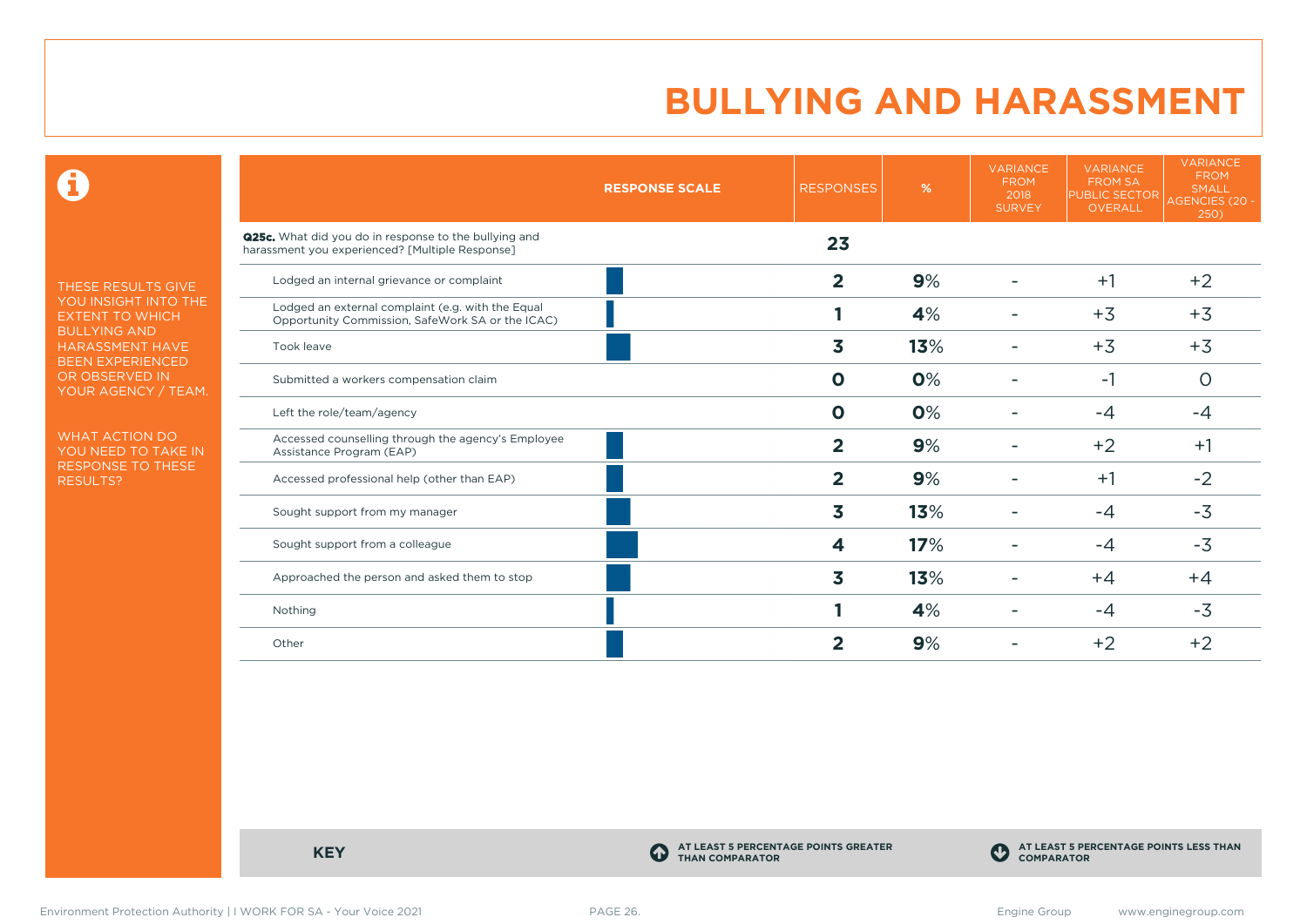$VAPIAPI$ 

VARIANCE

**VARIANCE** 

 $\mathbf \Omega$ 

|                                                                                                                               |                                                                | <b>RESPONSE SCALE</b>                                             | <b>RESPONSES</b> | $\frac{9}{6}$ | , , , , , , , , , , ,<br><b>FROM</b><br>2018<br><b>SURVEY</b> | <b>FROM SA</b><br><b>PUBLIC SECTOR</b><br>OVERALL | <b>FROM</b><br><b>SMALL</b><br>AGENCIES (20<br><b>250</b> |  |  |
|-------------------------------------------------------------------------------------------------------------------------------|----------------------------------------------------------------|-------------------------------------------------------------------|------------------|---------------|---------------------------------------------------------------|---------------------------------------------------|-----------------------------------------------------------|--|--|
|                                                                                                                               | <b>Q25d.</b> Was your complaint resolved to your satisfaction? |                                                                   |                  |               |                                                               |                                                   |                                                           |  |  |
| THESE RESULTS GIVE                                                                                                            | Yes                                                            | The data for this question has been hidden for anonymity reasons. |                  |               |                                                               |                                                   |                                                           |  |  |
| YOU INSIGHT INTO THE<br>No<br>EXTENT TO WHICH<br><b>BULLYING AND</b><br><b>HARASSMENT HAVE</b><br>Unsure<br>BEEN EXPERIENCED. |                                                                | The data for this question has been hidden for anonymity reasons. |                  |               |                                                               |                                                   |                                                           |  |  |
|                                                                                                                               |                                                                | The data for this question has been hidden for anonymity reasons. |                  |               |                                                               |                                                   |                                                           |  |  |
| OR OBSERVED IN<br>YOUR AGENCY / TEAM.                                                                                         | The complaint is still being processed                         | The data for this question has been hidden for anonymity reasons. |                  |               |                                                               |                                                   |                                                           |  |  |
|                                                                                                                               |                                                                |                                                                   |                  |               |                                                               |                                                   |                                                           |  |  |

WHAT ACTION DO YOU NEED TO TAKE IN RESPONSE TO THESE RESULTS?

**KEY C** 

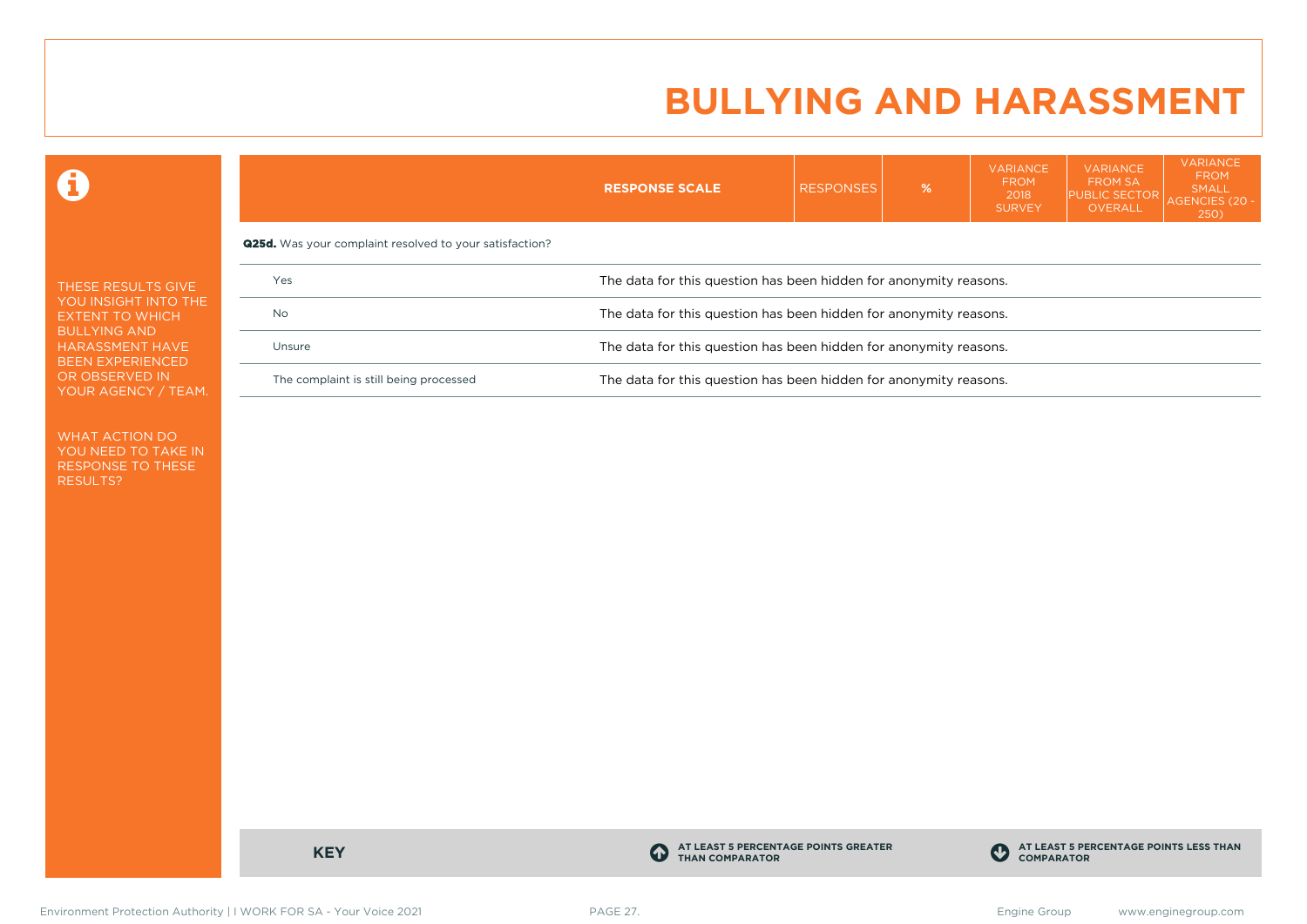$\mathbf \Theta$ 

THESE RESULTS GIVE YOU INSIGHT INTO THE EXTENT TO WHICH BULLYING AND HARASSMENT HAVE BEEN EXPERIENCED OR OBSERVED IN YOUR AGENCY / TEAM.

WHAT ACTION DO YOU NEED TO TAKE IN RESPONSE TO THESE RESULTS?

|                                                               | <b>RESPONSE SCALE</b> | <b>RESPONSES</b>        | %   | <b>VARIANCE</b><br><b>FROM</b><br>2018<br><b>SURVEY</b> | <b>VARIANCE</b><br><b>FROM SA</b><br><b>PUBLIC SECTOR</b><br><b>OVERALL</b> | <b>VARIANCE</b><br><b>FROM</b><br><b>SMALL</b><br><b>AGENCIES (20 -</b><br>250) |
|---------------------------------------------------------------|-----------------------|-------------------------|-----|---------------------------------------------------------|-----------------------------------------------------------------------------|---------------------------------------------------------------------------------|
| <b>Q25e.</b> Why did you not lodge one? [Multiple Response]   |                       | 27                      |     |                                                         |                                                                             |                                                                                 |
| The matter was resolved informally                            |                       | 1                       | 4%  |                                                         | $-1$                                                                        | $\circ$                                                                         |
| It could affect my career                                     |                       | 5                       | 19% |                                                         | $+4$                                                                        | $+2$                                                                            |
| It could affect my working relationships                      |                       | 4                       | 15% |                                                         | $-3$                                                                        | $-2$                                                                            |
| Managers accepted the behaviour                               |                       | $\overline{2}$          | 7%  |                                                         | $-2$                                                                        | $-3$                                                                            |
| I did not trust that action would be taken                    |                       | 6                       | 22% |                                                         | $+1$                                                                        | $\circ$                                                                         |
| I didn't think anyone would believe me                        |                       | Ο                       | 0%  |                                                         | -4                                                                          | $-6o$                                                                           |
| I did not have enough evidence                                |                       | $\mathbf 0$             | 0%  |                                                         | $-5o$                                                                       | -4                                                                              |
| I did not think the harassment/bullying was serious<br>enough |                       | $\overline{\mathbf{3}}$ | 11% |                                                         | $+5$ <sup>O</sup>                                                           | $+7$ $\odot$                                                                    |
| I did not know how to report it                               |                       |                         | 4%  |                                                         | $\circ$                                                                     | O                                                                               |
| I thought the reporting process was too difficult             |                       |                         | 4%  |                                                         | O                                                                           | $+1$                                                                            |
| I thought that action would be too slow                       |                       | $\overline{2}$          | 7%  |                                                         | $+4$                                                                        | $+5$ $\odot$                                                                    |
| Other                                                         |                       | 2                       | 7%  |                                                         | $+1$                                                                        | O                                                                               |

**KEY C** 

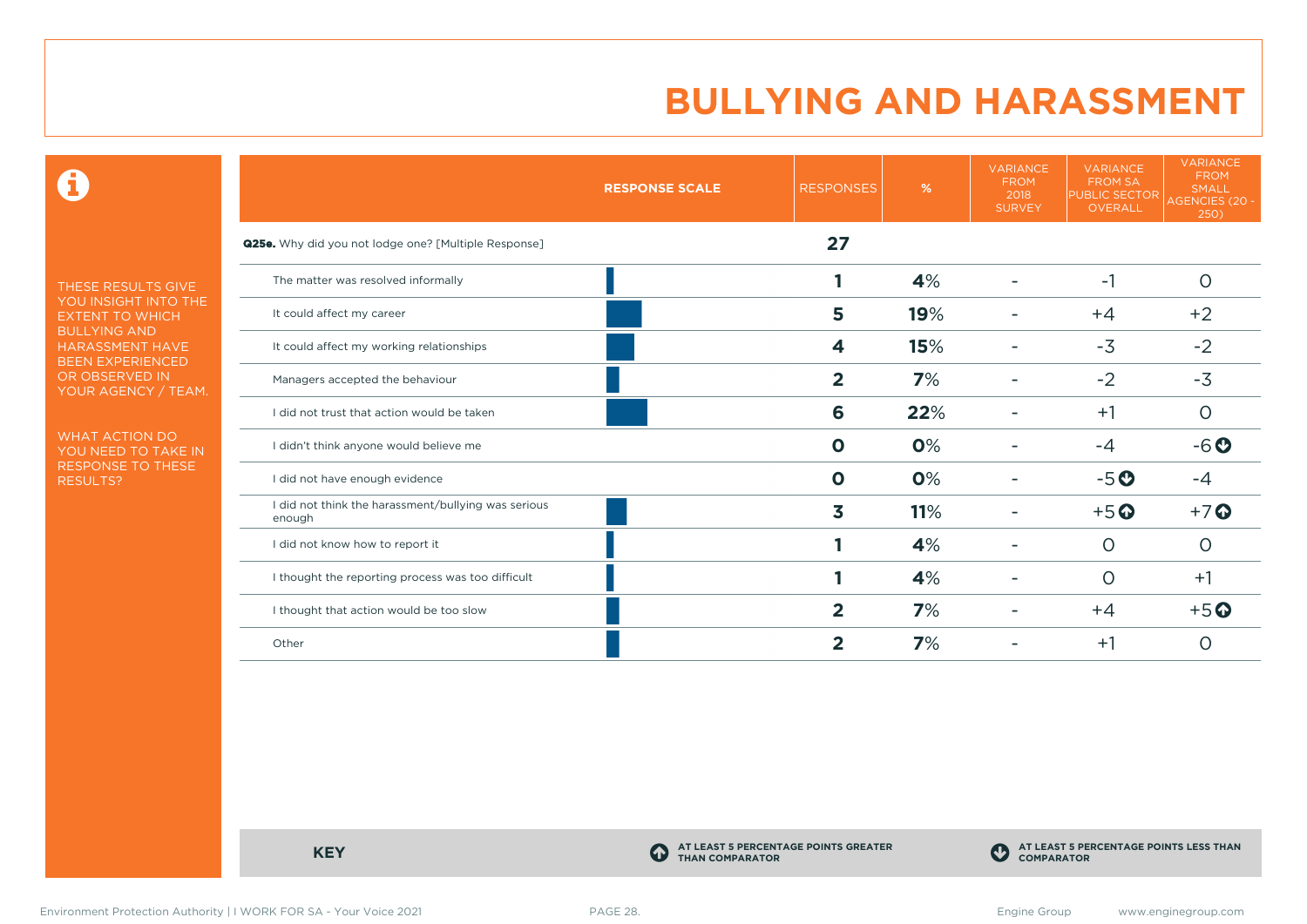# **DISCRIMINATION**

 $\mathbf \Theta$ 

THESE RESULTS GIVE YOU INSIGHT INTO EXPERIENCES OF DISCRIMINATION IN THIS AGENCY / TEAM

WHAT ACTION DO YOU NEED TO TAKE IN RESPONSE TO THESE RESULTS?

|                                                                                                                             | <b>RESPONSE SCALE</b> | <b>RESPONSES</b> | %   | <b>VARIANCE</b><br><b>FROM</b><br>2018<br><b>SURVEY</b> | <b>VARIANCE</b><br><b>FROM SA</b><br><b>PUBLIC SECTOR</b><br>OVERALL | <b>VARIANCE</b><br><b>FROM</b><br>SMALL<br>AGENCIES (20 -<br>250) |
|-----------------------------------------------------------------------------------------------------------------------------|-----------------------|------------------|-----|---------------------------------------------------------|----------------------------------------------------------------------|-------------------------------------------------------------------|
| <b>Q26.</b> During the last 12 months, in your current agency, have you<br>personally experienced workplace discrimination? |                       | 149              |     |                                                         |                                                                      |                                                                   |
| <b>No</b>                                                                                                                   |                       | <b>130</b>       | 87% |                                                         | $+6$ <sup>O</sup>                                                    | $+3$                                                              |
| Yes, from people in my agency                                                                                               |                       | 11               | 7%  |                                                         | $-2$                                                                 |                                                                   |
| Yes, from people outside my agency                                                                                          |                       |                  | 1%  |                                                         |                                                                      |                                                                   |
| Don't know                                                                                                                  |                       |                  | 5%  |                                                         | -3                                                                   | - 5                                                               |

**KEY C** 

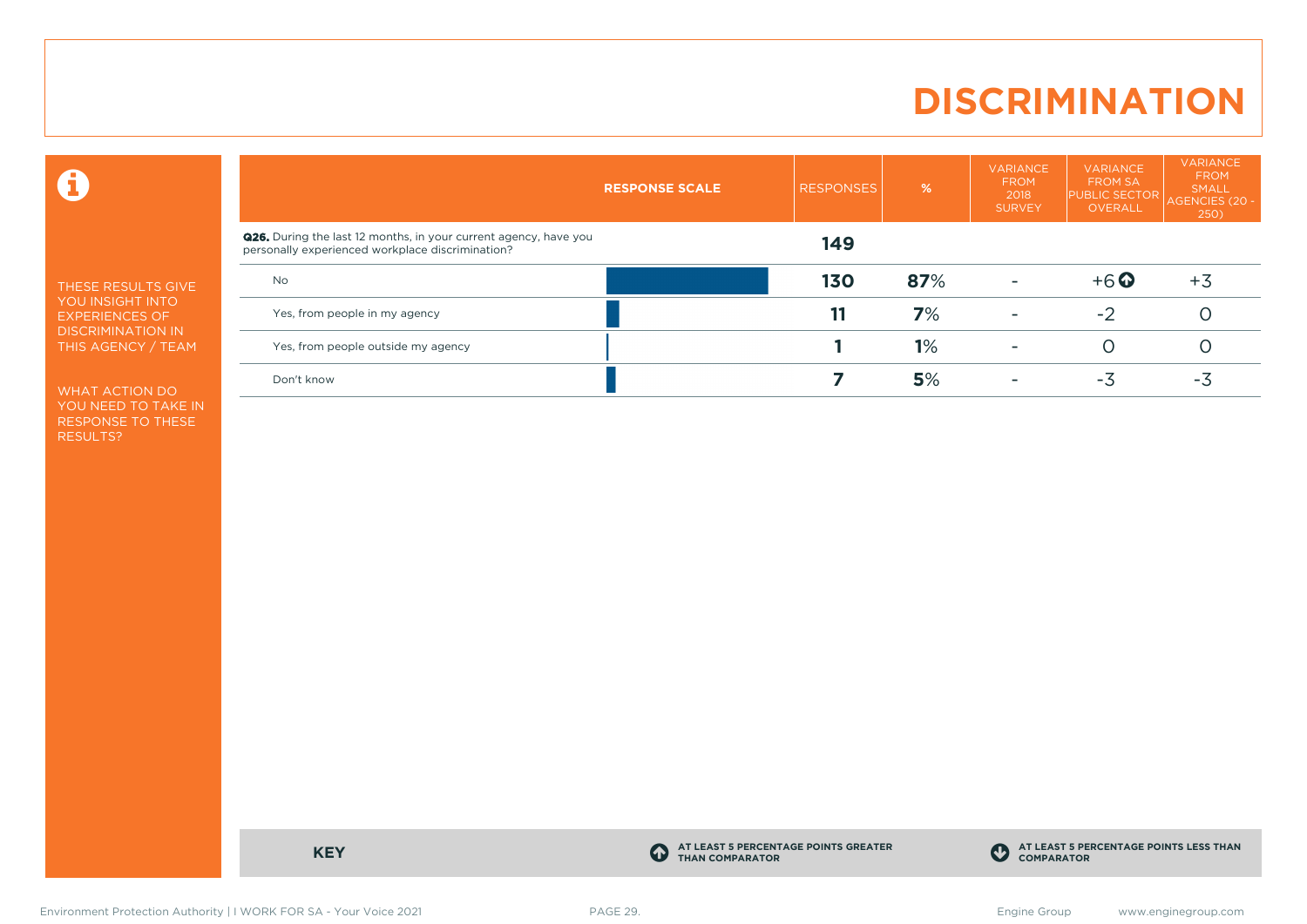# **DISCRIMINATION**

 $\mathbf \Theta$ 

THESE RESULTS GIVE YOU INSIGHT INTO EXPERIENCES OF DISCRIMINATION IN THIS AGENCY / TEAM

WHAT ACTION DO YOU NEED TO TAKE IN RESPONSE TO THESE RESULTS?

|                                                                                          | <b>RESPONSE SCALE</b> | <b>RESPONSES</b>        | %   | <b>VARIANCE</b><br><b>FROM</b><br>2018<br><b>SURVEY</b> | <b>VARIANCE</b><br><b>FROM SA</b><br><b>PUBLIC SECTOR</b><br>OVERALL | <b>VARIANCE</b><br><b>FROM</b><br><b>SMALL</b><br><b>AGENCIES (20 -</b><br>250) |
|------------------------------------------------------------------------------------------|-----------------------|-------------------------|-----|---------------------------------------------------------|----------------------------------------------------------------------|---------------------------------------------------------------------------------|
| <b>Q26a.</b> What was the type of discrimination you experienced?<br>[Multiple Response] |                       | 17                      |     |                                                         |                                                                      |                                                                                 |
| Age                                                                                      |                       | $\overline{\mathbf{4}}$ | 24% | ٠                                                       | $+9$ <sup><math>\odot</math></sup>                                   | $+9$ $\odot$                                                                    |
| Breastfeeding                                                                            |                       | $\mathbf{o}$            | 0%  | $\overline{\phantom{a}}$                                | $\circ$                                                              | $\circ$                                                                         |
| Caring responsibilities                                                                  |                       | $\mathbf 0$             | 0%  | $\blacksquare$                                          | $-6o$                                                                | $-4$                                                                            |
| Disability/impairment                                                                    |                       | $\mathbf 0$             | 0%  |                                                         | $-4$                                                                 | $-3$                                                                            |
| Gender identity/gender history                                                           |                       | 1                       | 6%  | ۰                                                       | $+1$                                                                 | $+1$                                                                            |
| Marital status                                                                           |                       | $\mathbf 0$             | 0%  | $\blacksquare$                                          | $-2$                                                                 | $-1$                                                                            |
| Part-time work status                                                                    |                       | $\mathbf 0$             | 0%  | $\blacksquare$                                          | $-9O$                                                                | $-8o$                                                                           |
| Political conviction including trade union activity                                      |                       | $\mathbf 0$             | 0%  | $\blacksquare$                                          | $-2$                                                                 | $-3$                                                                            |
| Pregnancy including maternity/paternity leave status                                     |                       | 1                       | 6%  | $\overline{\phantom{a}}$                                | $+4$                                                                 | $+5$ <sup>O</sup>                                                               |
| Race/cultural background                                                                 |                       | $\mathbf 0$             | 0%  | $\overline{\phantom{a}}$                                | $-14$ <b>O</b>                                                       | $-7o$                                                                           |
| Religious conviction                                                                     |                       | $\mathbf 0$             | 0%  | ÷                                                       | $-1$                                                                 | $-1$                                                                            |
| Sex                                                                                      |                       | 3                       | 18% | $\overline{\phantom{a}}$                                | $+10$ <sup>O</sup>                                                   | $+6$ $\odot$                                                                    |
| Sexual orientation                                                                       |                       | $\mathbf 0$             | 0%  | $\overline{\phantom{a}}$                                | $-2$                                                                 | $-2$                                                                            |
| Work from home/remote status                                                             |                       | $\overline{\mathbf{4}}$ | 24% | $\blacksquare$                                          | $+17$ <sup>O</sup>                                                   | $+9$ $\odot$                                                                    |
| Physical health/mental health challenges (not defined as a<br>disability)                |                       | 1                       | 6%  | $\overline{\phantom{a}}$                                | $-4$                                                                 | $-4$                                                                            |
| Other                                                                                    |                       | 3                       | 18% | $\overline{\phantom{a}}$                                | $+2$                                                                 | $+4$                                                                            |

**KEY C** 

**AT LEAST 5 PERCENTAGE POINTS GREATER THAN COMPARATOR**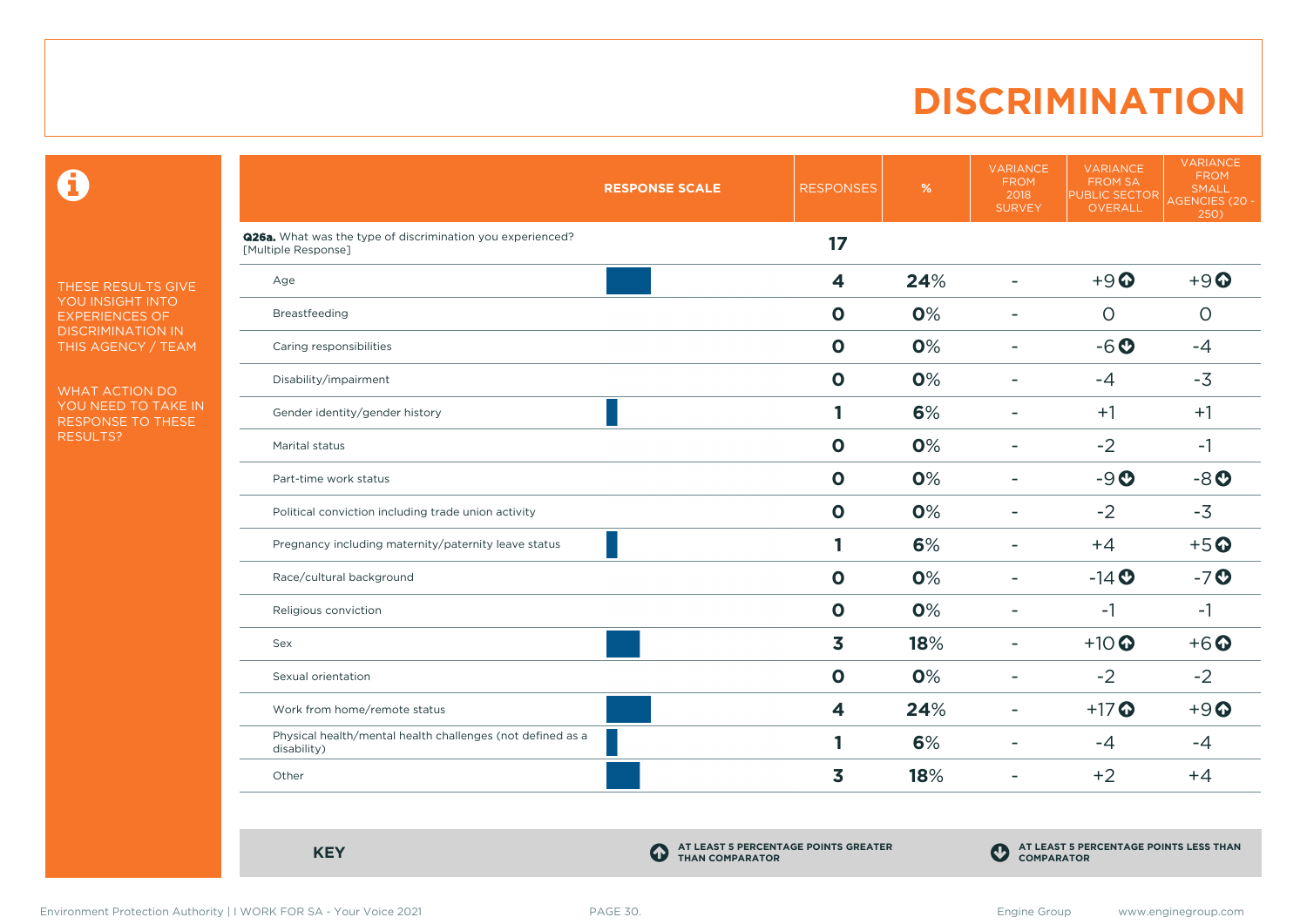# **APPENDIX A: METHODOLOLOGY**

#### SURVEY TIMEFRAME

This report contains results for the I WORK FOR SA - Your Voice Survey 2021, which was open from 27 April to 28 May 2021.

#### INDEX CALCULATIONS

Where questions have been grouped together to form an index for example Enabling High Performance, this has been calculated by adding the positive scores of all items in the group, and then dividing by the total number of respondents across all questions in the group to create a % positive average figure. For ease of reporting this figure has been rounded. Please note this does not apply to the Engagement Index which has been calculated using the method outlined below.

#### EMPLOYEE ENGAGEMENT INDEX

Scores are assigned to each of the question responses in the index (100% Strongly agree, 75% Agree, 50% Neither agree nor disagree, 25% Disagree, and 0% Strongly disagree). Once the scores are added together these are then divided by the number of respondents to create an average % positive. For ease of reporting this figure has been rounded.

#### KEY DRIVER ANALYSIS

Experience tells us that a successful response to survey results requires focus on key priorities. Key driver analysis (KDA) helps identify these priority areas. Statistical techniques including factor and regression analysis identifies the factors (groups of questions) and individual questions with the strongest influence on your engagement index.

Firstly, factor analysis identifies patterns in the survey questions, allowing us to see if a group of questions are measuring the same underlying characteristic(s) (i.e. they belong to the same survey theme). This statistical technique assumes that when questions are answered in a similar way, the employee is thinking about the same underlying theme.

Regression analysis is then used to identify questions most likely to influence and drive employee engagement within each theme. This is achieved by developing a statistical model which determines the importance ('weight') of each question on engagement. These weights are used to identify which questions have the most impact on engagement. Once we know the highest impacting factors, to simplify reporting we take the highest impacting questions from the top factors to determine 5 key driver questions.

In order to assist smaller organisations and teams to obtain a set of priorities or 'key drivers' we also use local driver analysis (LDA). This is an automated technique which uses correlation analysis to explore the relationship between the survey questions and engagement. Correlation will rank survey questions, and the top 5 are reported as 'key drivers'. Where a team has less than 20 respondents' drivers are inherited from the parent unit.